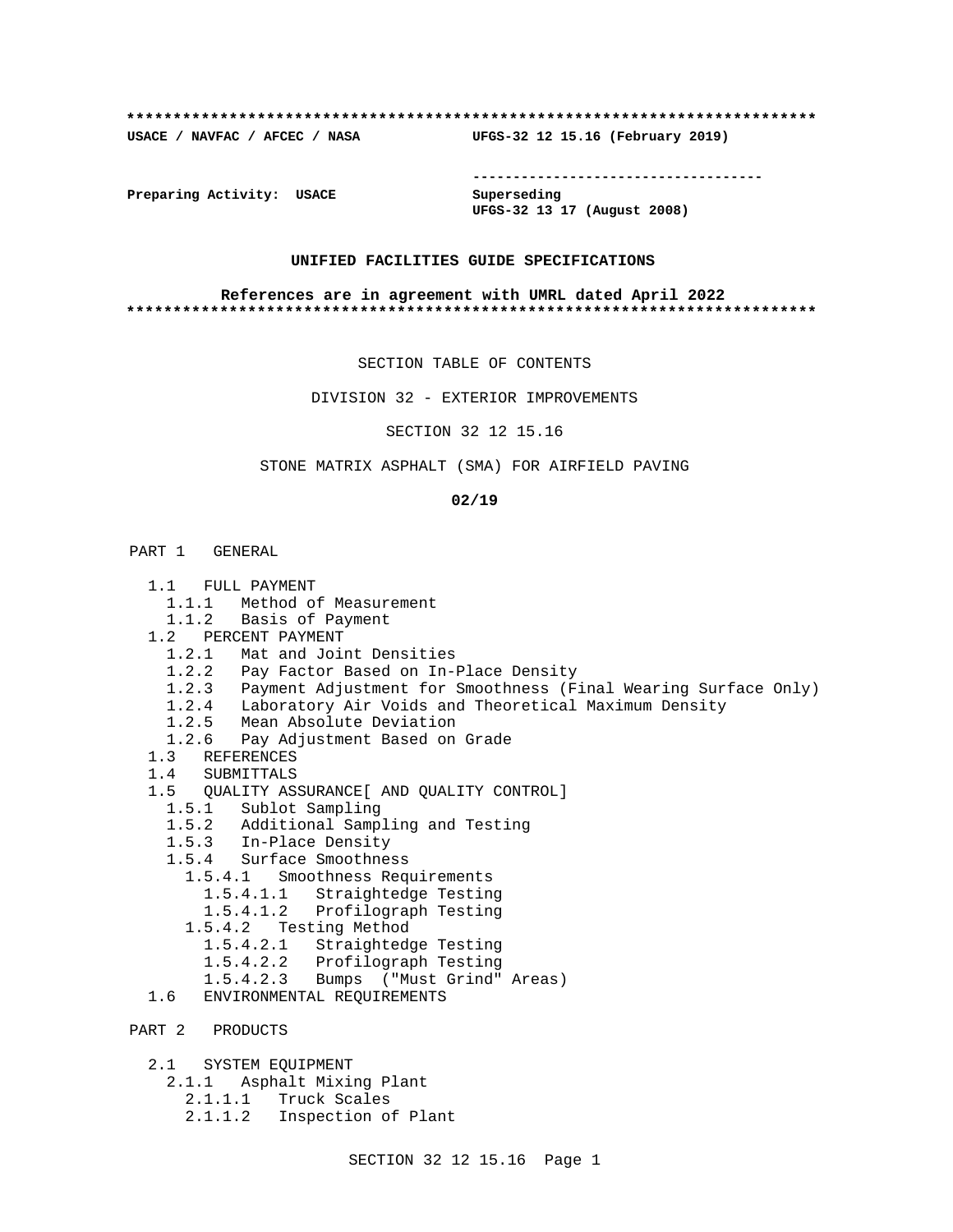- 2.1.1.3 Storage Silos
- 2.1.2 Hauling Equipment<br>2.1.3 Material Transfer
- Material Transfer Vehicle (MTV)
- 2.1.4 Asphalt Pavers
	- 2.1.4.1 Receiving Hopper
	- 2.1.4.2 Automatic Grade Controls
- 2.1.5 Rollers
- 2.1.6 Diamond Grinding
- 2.2 AGGREGATES
	- 2.2.1 Coarse Aggregate
	- 2.2.2 Fine Aggregate
	- 2.2.3 Mineral Filler
	- 2.2.4 Aggregate Gradation
	- 2.2.5 Fiber Stabilizer
- 2.3 ASPHALT CEMENT BINDER
- 2.4 MIX DESIGN
	- 2.4.1 JMF Requirements
	- 2.4.2 Adjustments to JMF

# PART 3 EXECUTION

- 3.1 CONTRACTOR QUALITY CONTROL
	- 3.1.1 General Requirements
	- 3.1.2 Testing Laboratory
	- 3.1.3 Quality Control Testing
		- 3.1.3.1 Asphalt Content
		- 3.1.3.2 Aggregate Properties
		- 3.1.3.3 Temperatures
		- 3.1.3.4 Aggregate Moisture
		- 3.1.3.5 Moisture Content of Mixture
		- 3.1.3.6 Laboratory Air Voids and VMA
		- 3.1.3.7 In-Place Density
		- 3.1.3.8 Grade and Smoothness
		- 3.1.3.9 Additional Testing
		- 3.1.3.10 QC Monitoring
	- 3.1.4 Sampling
	- 3.1.5 Control Charts
- 3.2 PREPARATION OF ASPHALT BINDER MATERIAL
- 3.3 PREPARATION OF MINERAL AGGREGATE
- 3.4 PREPARATION OF STONE MATRIX ASPHALT MIXTURE
- 3.5 PREPARATION OF THE UNDERLYING SURFACE
- 3.6 TEST SECTION
	- 3.6.1 Sampling and Testing for Test Section
	- 3.6.2 Additional Test Sections
- 3.7 TESTING LABORATORY
- 3.8 TRANSPORTING AND PLACING
	- 3.8.1 Transporting
- 3.8.2 Placing
- 3.9 COMPACTION OF MIXTURE
	- 3.9.1 General
- 3.9.2 Segregation
- 3.10 JOINTS
	- 3.10.1 Transverse Joints
	- 3.10.2 Longitudinal Joints
	- 3.10.2.1 SMA-Portland Cement Concrete Joints
- -- End of Section Table of Contents --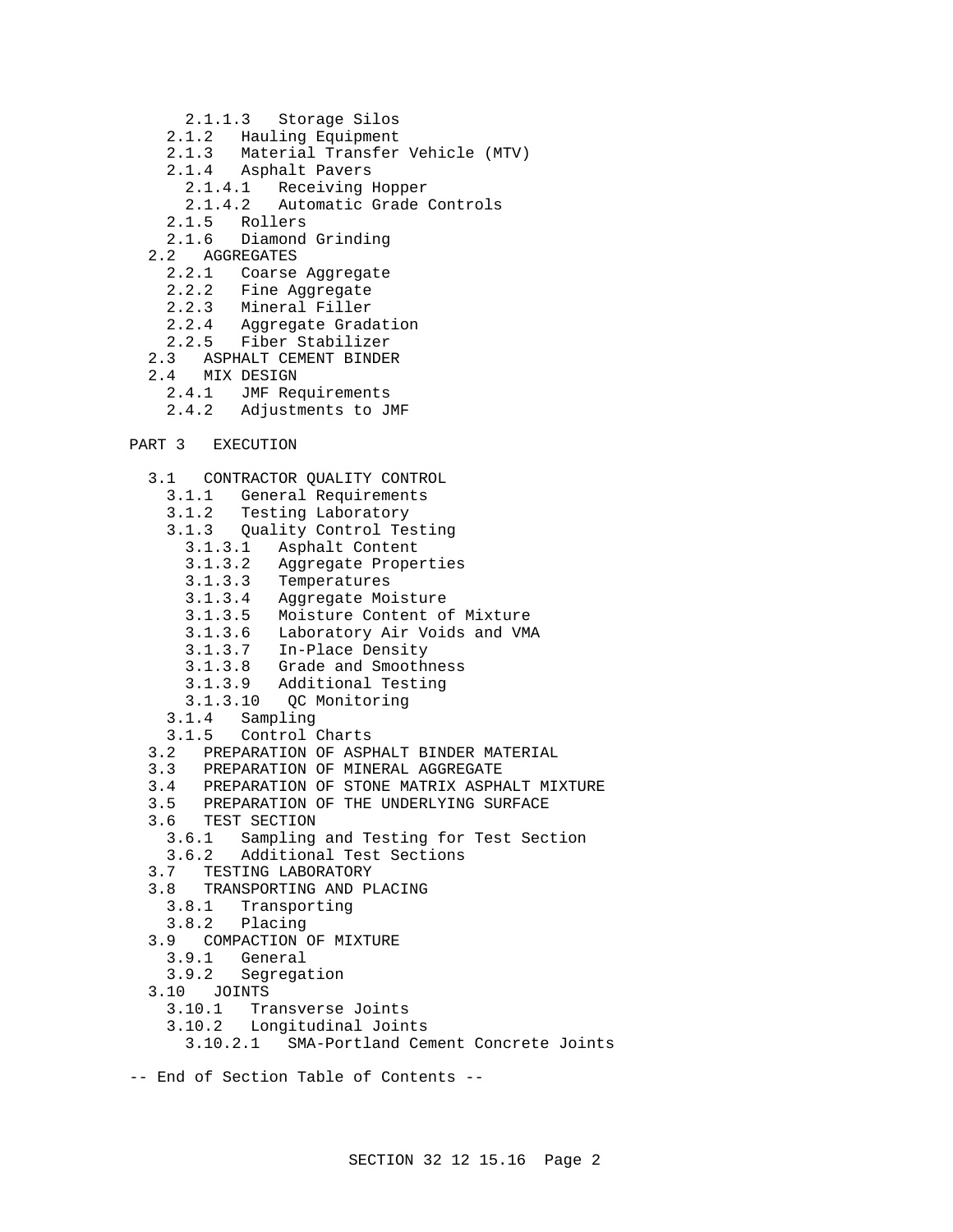USACE / NAVFAC / AFCEC / NASA

--------------------------------------

Preparing Activity: USACE

Superseding UFGS-32 13 17 (August 2008)

UFGS-32 12 15.16 (February 2019)

### UNIFIED FACILITIES GUIDE SPECIFICATIONS

References are in agreement with UMRL dated April 2022 

### SECTION 32 12 15.16

STONE MATRIX ASPHALT (SMA) FOR AIRFIELD PAVING  $02/19$ 

NOTE: This guide specification covers the requirements for stone matrix asphalt (SMA) for airfield pavements.

Adhere to UFC 1-300-02 Unified Facilities Guide Specifications (UFGS) Format Standard when editing this guide specification or preparing new project specification sections. Edit this guide specification for project specific requirements by adding, deleting, or revising text. For bracketed items, choose applicable item(s) or insert appropriate information.

Remove information and requirements not required in respective project, whether or not brackets are present. Do not edit or rewrite the unbracketed text without the express consent of the Corps of Engineers Transportation Systems Center (TSMCX), the Air Force Civil Engineer Center (AFCEC) pavement subject matter expert (SME), or the Naval Facilities Engineering Command (NAVFAC).

Comments, suggestions and recommended changes for this quide specification are welcome and should be submitted as a Criteria Change Request (CCR). 

# PART 1 GENERAL

NOTE: Modifications must be made to this guide specification during conversion to a project specification in accordance with the NOTES which are located throughout the document. These NOTES are instructions to the designer, and will not appear in the project specification.

Specifications developed for Corps of Engineers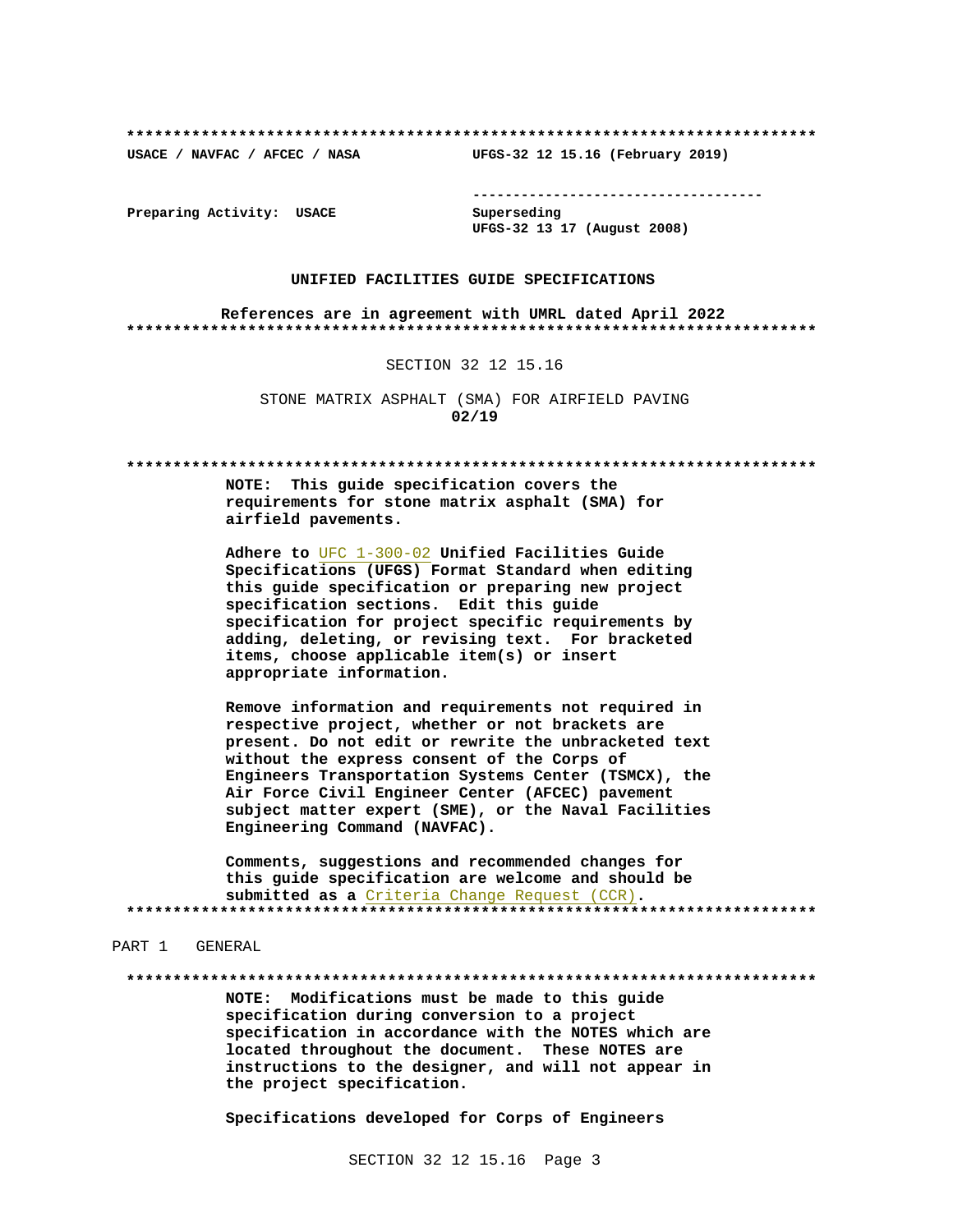managed projects must be edited in accordance with ER 1110-34-1 Engineering and Design Transportation Systems Mandatory Center of Expertise (Section 11, 12, App A, B, C).

This guide specification only pertains to the stone matrix asphalt aspects of the project and not to any surface preparation requirements dealing with aggregate base courses, milling, or tack or prime coats. Cover surface preparation requirements by either including them in this guide specification or by adding pertinent sections to the project documents.

SMA can be used as a surface course for any airfield pavement. SMA provides increased durability, resistance to rutting, resistance to reflective cracking compared to HMA. Local state highway experiences with SMA should be considered when developing the job specification.

This specification utilizes a Quality Assurance and Quality Control (QA/QC) construction management philosophy. Quality Assurance refers to the actions performed by the Government or designated representative Engineer to assure the final product meets the job requirements. Results of QA testing are the basis for pay. Quality Control refers to the actions of the Contractor to monitor the construction and production processes and to correct these processes when out of control. Results of QC testing are reported daily on the process control charts maintained by the Contractor. Quality Control is covered in paragraph CONTRACTOR QUALITY CONTROL.

# 1.1 FULL PAYMENT

 $1.1.1$ Method of Measurement

NOTE: For unit-price Contracts, include first bracketed statements and delete the second set. For lump sum Contracts, delete the first bracketed statements and include the second set. Lump sum Contracts should not be used when the job exceeds 1000 metric tons tons. 

[The amount paid for will be the number of metric tons tons of SMA used in the accepted work. Weigh the SMA after mixing, and no adjustment will be made for weight of asphalt cement material incorporated herein.] [Measurement of the quantity of SMA, per metric ton ton placed and accepted, will be made for the purposes of assessing the pay factors stipulated below.]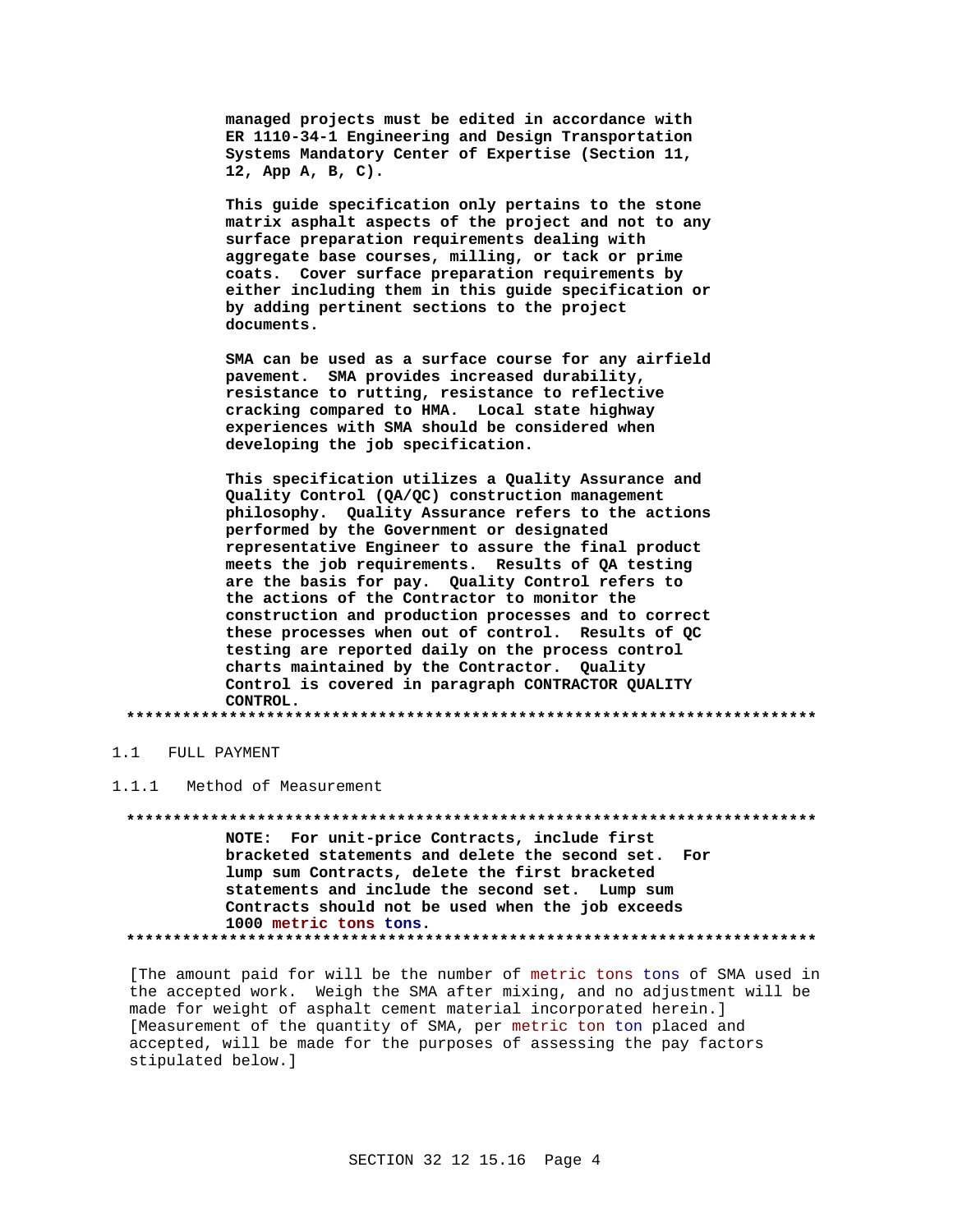# 1.1.2 Basis of Payment

NOTE: For unit-price contracts, include first bracketed statements and delete the second set. For lump sum contracts, delete the first bracketed statements and include the second set. Include prescriptive unit price based on the Government/Engineer estimate for payment adjustment. Lump sum contracts should not be used when the job exceeds 1000 metric tons tons. 

[Quantities of SMA mixture, determined as specified above, will be paid for at respective contract unit prices or at reduced prices adjusted in accordance with paragraphs PERCENT PAYMENT and QUALITY ASSURANCE. Payment will constitute full compensation for furnishing all materials, equipment, plant, and tools; and for all labor and other incidentals necessary to complete work required by this section of the specification. ] [The measured quantity of SMA mixture will be paid for and included in the lump sum Contract price. If less than 100 percent payment is due based on the pay factors stipulated in paragraph QUALITY ASSURANCE, a unit price of [\_\_\_\_] per ton will be used for purposes of calculating the payment reduction.]

#### $1.2$ PERCENT PAYMENT

When a lot of material fails to meet the specification requirements for 75 percent pay as outlined in the following paragraphs, remove and replace that lot. The lot pay factor is determined by taking the lowest computed pay factor based on either laboratory air voids, in place density, grade or smoothness (each discussed below). Pay factors based on different criteria (i.e., laboratory air voids and in place density) of the same lot will not be multiplied together to get a lower lot pay factor. At the end of the project, an average of all lot pay factors will be calculated. If this average lot pay factor exceeds 95.0 percent, then the percent payment for the entire project will be 100 percent of the unit bid price. If the average lot pay factor is less than 95.0 percent, then each lot will be paid for at the unit price multiplied by that lot's pay factor. When work on a lot is required to be terminated before all sublots are completed, the results from the completed sublots will be analyzed to determine the percent payment for the lot following the same procedures and requirements for full lots but with fewer test results.

#### $1.2.1$ Mat and Joint Densities

The average in place mat and joint densities are expressed as a percentage of the average theoretical maximum density (TMD) for the lot. The average TMD for each lot will be determined as the average TMD of the four random The average in place mat density and joint density for samples per lot. a lot are determined and compared with Table 1 to calculate a single pay factor per lot based on in place density, as described below. First, a pay factor for both mat density and joint density are determined from Table 1. The area associated with the joint is then determined and will be considered to be 3 meters 10 feet wide times the length of completed longitudinal construction joint in the lot. This area will not exceed the total lot size. The length of joint to be considered will be that length where a new lane has been placed against an adjacent lane of SMA mixture, either an adjacent freshly paved lane or one paved at any time previously. The area associated with the joint is expressed as a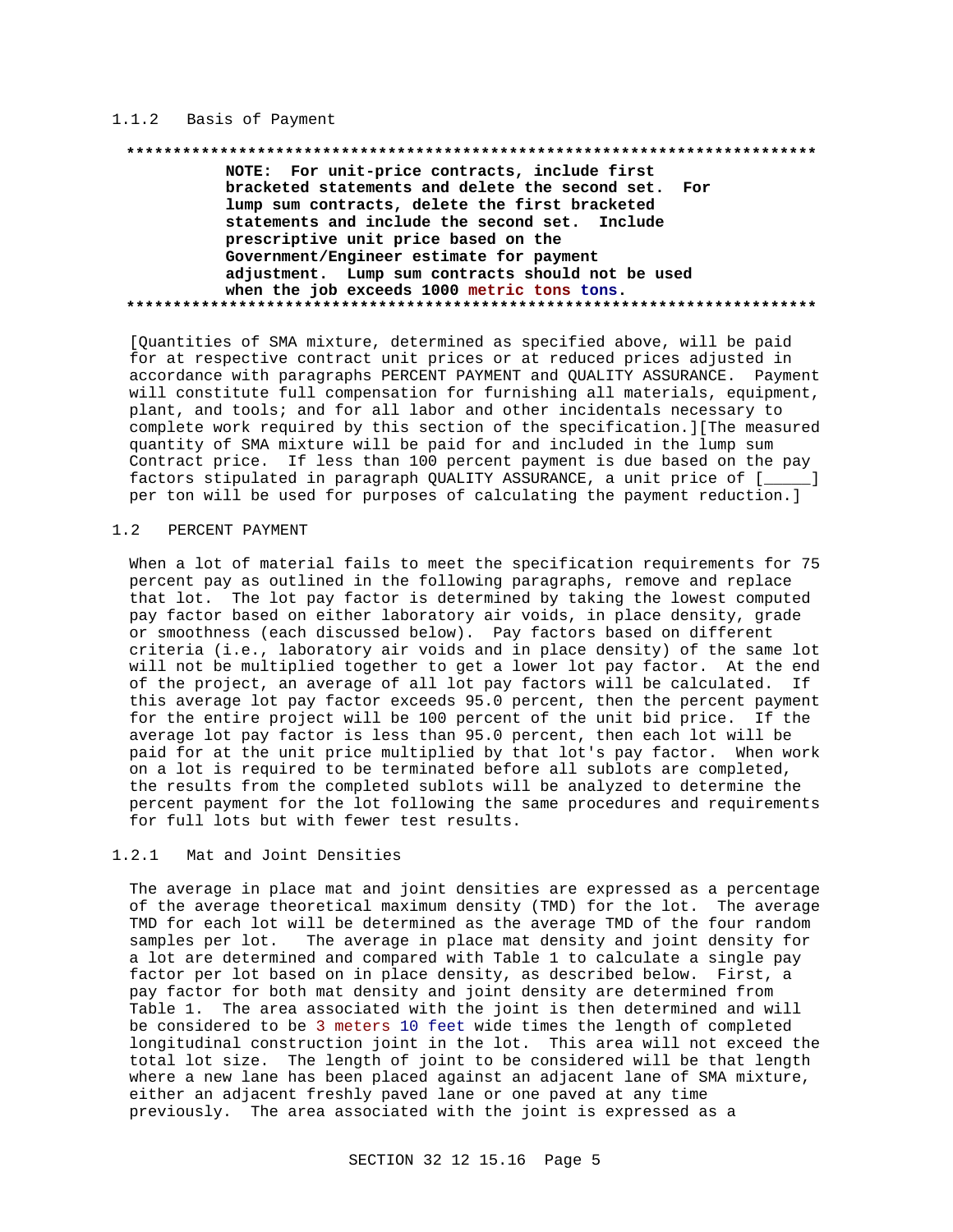percentage of the total lot area. A weighted pay factor for the joint is determined based on this percentage (see example below). The pay factor for mat density and the weighted pay factor for joint density is compared and the lowest selected. This selected pay factor is the pay factor based on density for the lot. When the TMD on both sides of a longitudinal joint is different, the average of these two TMD values will be used as the TMD needed to calculate the percent joint density. Remove and replace rejected lots. Remove 100 mm 4 inches into the cold (existing) lane for rejected areas adjacent to longitudinal joints. Complete and report all density results for a lot within 24 hours after the construction of that lot.

| Table 1. Pay Factor Based on In-Place Density |                     |                                    |
|-----------------------------------------------|---------------------|------------------------------------|
| Average Mat Density (4<br>Cores)              | Pay Factor, Percent | Average Joint Density (4<br>Cores) |
| 94.0 or 96.0                                  | 100                 | above 92.5                         |
| 93.9                                          | 100                 | 92.4                               |
| 93.8 or 96.1                                  | 99.9                | 92.3                               |
| 93.7                                          | 99.8                | 92.2                               |
| 93.6 or 96.2                                  | 99.6                | 92.1                               |
| 93.5                                          | 99.4                | 92.0                               |
| 93.4 or 96.3                                  | 99.1                | 91.9                               |
| 93.3                                          | 98.7                | 91.8                               |
| 93.2 or 96.4                                  | 98.3                | 91.7                               |
| 93.1                                          | 97.8                | 91.6                               |
| 93.0 or 96.5                                  | 97.3                | 91.5                               |
| 92.9                                          | 96.3                | 91.4                               |
| 92.8 or 96.6                                  | 94.1                | 91.3                               |
| 92.7                                          | 92.2                | 91.2                               |
| 92.6 or 96.7                                  | 90.3                | 91.1                               |
| 92.5                                          | 87.9                | 91.0                               |
| 92.4 or 96.8                                  | 85.7                | 90.9                               |
| 92.3                                          | 83.3                | 90.8                               |
| 92.2 or 96.9                                  | 80.6                | 90.7                               |
| 92.1                                          | 78.0                | 90.6                               |
| 92.0 or 97.0                                  | 75.0                | 90.5                               |
| below 92.0, above 101.0                       | 0.0 reject          | below 90.5                         |
|                                               |                     |                                    |
|                                               |                     |                                    |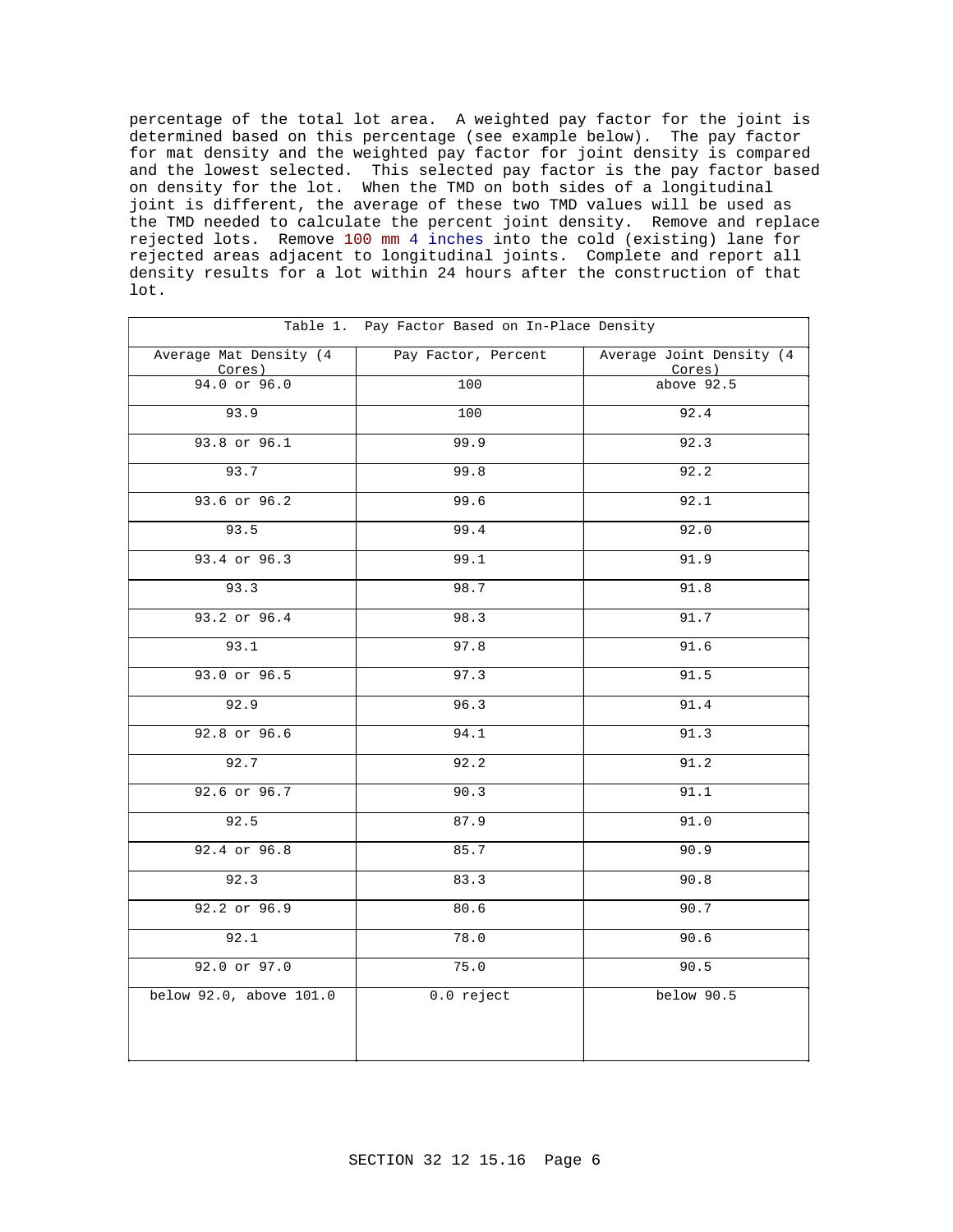#### $1.2.2$ Pay Factor Based on In-Place Density

An example of the computation of a pay factor (in inch-pound units only) based on in place density, is as follows: Assume the following test results for field density made on the lot: (1) Average mat density =  $93.2$ percent (of TMD). (2) Average joint density = 91.5 percent (of TMD). (3) Total area of lot = 30,000 square feet. (4) Length of completed longitudinal construction joint = 2000 feet.

a. Step 1: Determine pay factor based on mat density and on joint density, using Table 1:

> Mat density of  $93.2$  percent =  $98.3$  pay factor Joint density of 91.5 percent = 97.3 pay factor

b. Step 2: Determine ratio of joint area (length of longitudinal joint x 10 ft) to mat area (total paved area in the lot): Multiply the length of completed longitudinal construction joint by the specified 10 feet width and divide by the mat area (total paved area in the lot).

> $(2000 \text{ ft. x } 10 \text{ ft})/30000 \text{ sq ft} = 0.6667 \text{ ratio of joint area to mat}$ area (ratio).

c. Step 3: Weighted pay factor (wpf) for joint is determined as indicated below:

> wpf = joint pay factor + (100 - joint pay factor) (1 - ratio) wpf  $= 97.3 + (100-97.3)$   $(1-0.6667) = 98.2$  percent

d. Step 4: Compare weighted pay factor for joint density to pay factor for mat density and select the smaller:

> Pay factor for mat density: 98.3 percent. Weighted pay factor for joint density: 98.2 percent. Select the smaller of the two values as pay factor based on density: 98.2 percent.

 $1.2.3$ Payment Adjustment for Smoothness (Final Wearing Surface Only)

NOTE: When Profilograph testing is not required, delete the following paragraph for pay adjustment for smoothness. Profilograph testing is required for runway pavements.

Profilograph Testing. Record the location and data from all profilograph measurements When the Profile Index of a lot exceeds the tolerance specified in paragraph SMOOTHNESS REOUIREMENTS above by 16 mm per km 1.0 inch per mile, but less than 32 mm per km 2.0 inches per mile, after any reduction of high spots or removal and replacement, the computed pay factor for that lot based on surface smoothness will be 95 percent. When the Profile Index exceeds the tolerance by 32 mm per km 2.0 inches per mile, but less than 47 mm per km 3.0 inches per mile, the computed pay factor will be 90 percent. When the Profile Index exceeds the tolerance by 47 mm per km 3.0 inches per mile, but less than 63 mm per km 4.0 inches per mile, the computed pay factor will be 75 percent. Remove and replace the lot when the Profile Index exceeds the tolerance by  $63$  mm per km  $4.0$  inches per mile or more at no additional cost to the Government. Regardless of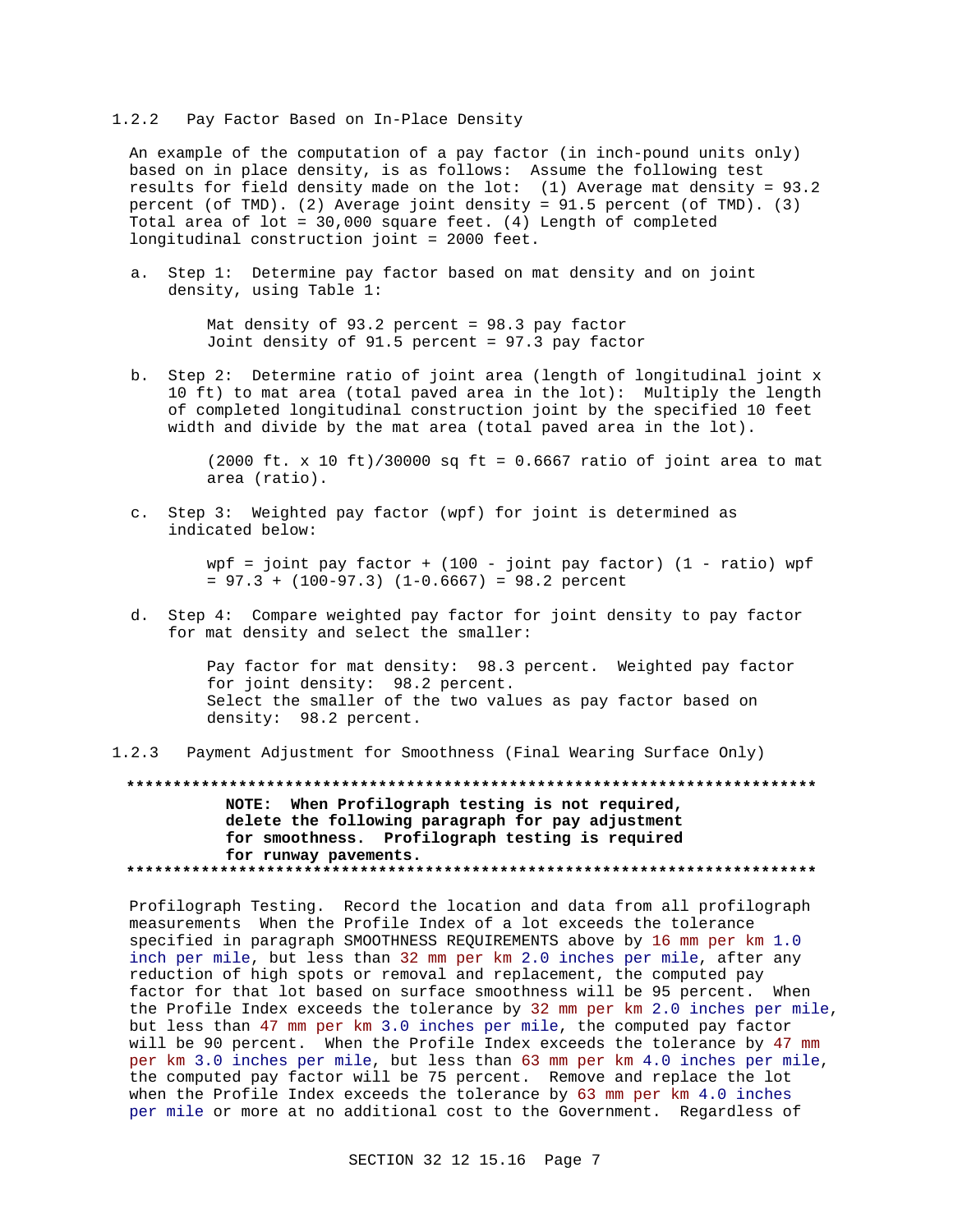the above, correct any small individual area with surface deviation which exceeds the tolerance given above by more than 79 mm per km 5.0 inches per mile or more, by grinding to meet the specification requirements above or remove and replace at no additional cost to the Government.

# 1.2.4 Laboratory Air Voids and Theoretical Maximum Density

Calculate laboratory air voids in accordance with ASTM D3203/D3203M by determining the density of each lab compacted specimen using the laboratory prepared, thoroughly dry method in ASTM D2726/D2726M and determining the theoretical maximum density (TMD) of four of the sublots using ASTM D2041/D2041M. Laboratory air void calculations for each lot use the average TMD values obtained, for the lot. The mean absolute deviation of the four laboratory air void contents (one from each sublot) from the JMF air void content will be evaluated and a pay factor determined from Table 2. All laboratory air void tests will be completed and reported within 24 hours after completion of construction of each lot. The TMD is also used for computation of compaction, as required in paragraph: MAT AND JOINT DENSITIES above.

# 1.2.5 Mean Absolute Deviation

An example of the computation of mean absolute deviation for laboratory air voids is as follows: Assume that the laboratory air voids are determined from 4 random samples of a lot (where 3 specimens were compacted from each sample). The average laboratory air voids for each sublot sample are determined to be 3.5, 3.0, 4.0, and 3.7. Assume that the target air voids from the JMF is 4.0. The mean absolute deviation is then:

Mean Absolute Deviation =  $(|3.5 - 4.0| + |3.0 - 4.0| + |4.0 - 4.0| + |3.7-$ 4.0|)/4

$$
= (0.5 + 1.0 + 0.0 + 0.3)/4 = (1.8)/4 = 0.45
$$

The mean absolute deviation for laboratory air voids is determined to be 0.45. It can be seen from Table 2 below that the lot's pay factor based on laboratory air voids is 100 percent.

| Table 2. Pay Factor Based on Laboratory Air Voids    |                     |
|------------------------------------------------------|---------------------|
| Mean Absolute Deviation of Lab Air Voids<br>from JMF | Pay Factor, percent |
| $0.60$ or less                                       | 100                 |
| $0.61 - 0.80$                                        | 98                  |
| $0.81 - 1.00$                                        | 95                  |
| $1.01 - 1.20$                                        | 90                  |
| Above 1.20                                           | (reject)<br>0       |

1.2.6 Pay Adjustment Based on Grade

# **\*\*\*\*\*\*\*\*\*\*\*\*\*\*\*\*\*\*\*\*\*\*\*\*\*\*\*\*\*\*\*\*\*\*\*\*\*\*\*\*\*\*\*\*\*\*\*\*\*\*\*\*\*\*\*\*\*\*\*\*\*\*\*\*\*\*\*\*\*\*\*\*\*\* NOTE: The grade and surface smoothness requirements**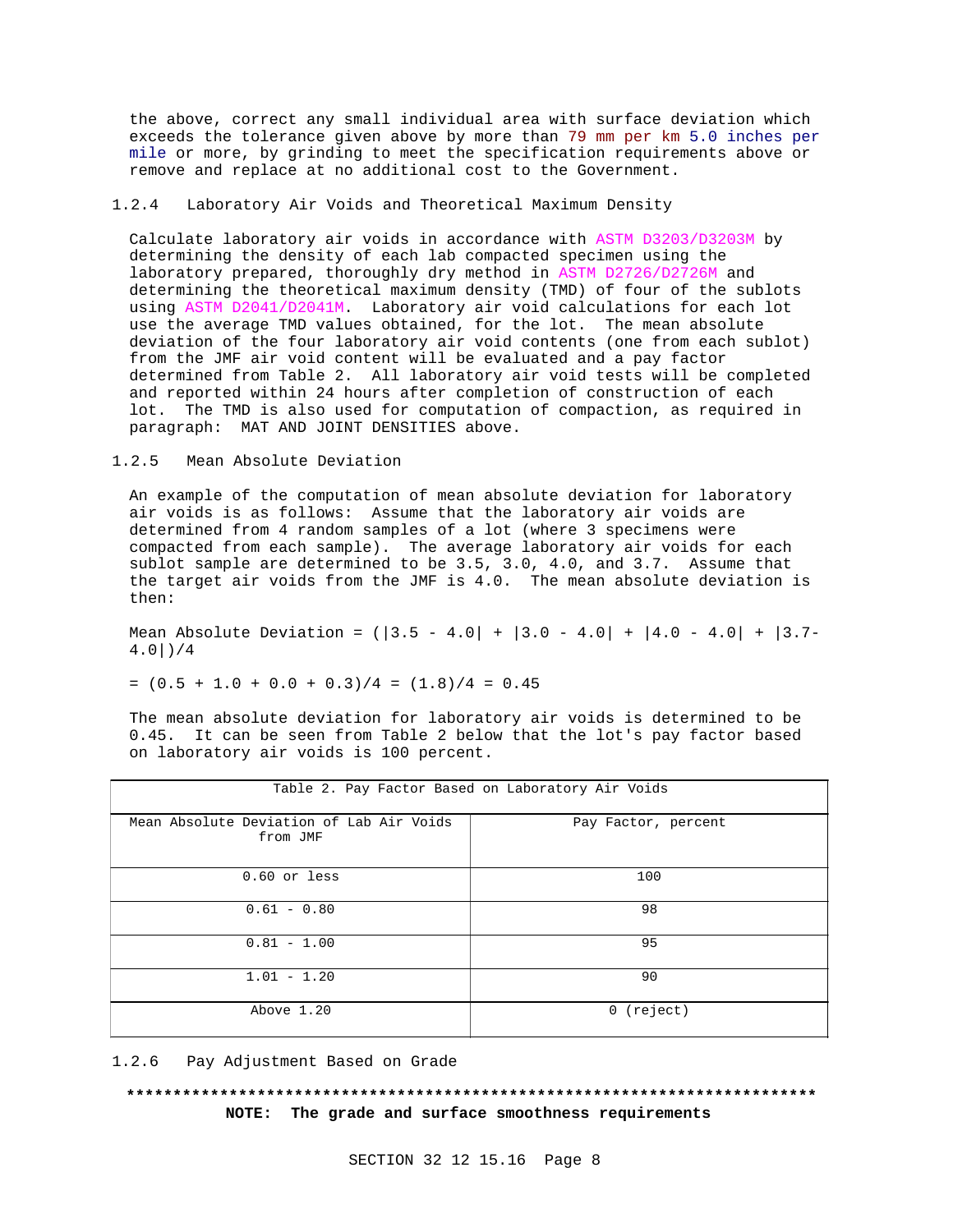**specified below are for the final wearing surface only. If there is a requirement to test and control the grade and smoothness for the intermediate courses, for example, when the intermediate courses will be exposed to traffic, slight modifications to this specification will be required. \*\*\*\*\*\*\*\*\*\*\*\*\*\*\*\*\*\*\*\*\*\*\*\*\*\*\*\*\*\*\*\*\*\*\*\*\*\*\*\*\*\*\*\*\*\*\*\*\*\*\*\*\*\*\*\*\*\*\*\*\*\*\*\*\*\*\*\*\*\*\*\*\*\***

Within 5 working days after completion of a particular lot incorporating the final wearing course, test the final wearing surface of the pavement for conformance with specified plan grade requirements. Construct a final wearing surface of pavement conforming to the elevations and cross sections shown and varying not more than 9 mm 0.03 foot for runways or 15 mm 0.05 foot for taxiways and aprons from the plan grade established and approved at site of work. Match finished surfaces at juncture with other pavements with finished surfaces of abutting pavements. Deviation from the plan elevation is not be permitted in areas of pavements where closer conformance with planned elevation is required for the proper functioning of drainage and other appurtenant structures involved. Determine the grade of the completed pavement surface by running lines of levels at intervals of 7.6 m 25 feet, or less, longitudinally and transversely. Maintain detailed notes of the results of the testing and provide a copy to the Government Engineer immediately after each day's testing. When more than 5 percent of all measurements made within a lot are outside the 9 or 15 mm 0.03 or 0.05 foot tolerance, the pay factor based on grade for that lot will be 95 percent. In areas where the grade exceeds the tolerance by more than 50 percent, remove the surface lift full depth; then replace the lift with SMA mixture to meet specification requirements, at no additional cost to the Government Owner. Diamond grinding may be used to remove high spots to meet grade requirements. Skin patching for correcting low areas or planing or milling for correcting high areas is not permitted.

# 1.3 REFERENCES

#### **\*\*\*\*\*\*\*\*\*\*\*\*\*\*\*\*\*\*\*\*\*\*\*\*\*\*\*\*\*\*\*\*\*\*\*\*\*\*\*\*\*\*\*\*\*\*\*\*\*\*\*\*\*\*\*\*\*\*\*\*\*\*\*\*\*\*\*\*\*\*\*\*\*\***

**NOTE: This paragraph is used to list the publications cited in the text of the guide specification. The publications are referred to in the text by basic designation only and listed in this paragraph by organization, designation, date, and title.**

**Use the Reference Wizard's Check Reference feature when you add a Reference Identifier (RID) outside of the Section's Reference Article to automatically place the reference in the Reference Article. Also use the Reference Wizard's Check Reference feature to update the issue dates.**

**References not used in the text will automatically be deleted from this section of the project specification when you choose to reconcile references in the publish print process. \*\*\*\*\*\*\*\*\*\*\*\*\*\*\*\*\*\*\*\*\*\*\*\*\*\*\*\*\*\*\*\*\*\*\*\*\*\*\*\*\*\*\*\*\*\*\*\*\*\*\*\*\*\*\*\*\*\*\*\*\*\*\*\*\*\*\*\*\*\*\*\*\*\***

The publications listed below form a part of this specification to the extent referenced. The publications are referred to within the text by the basic designation only.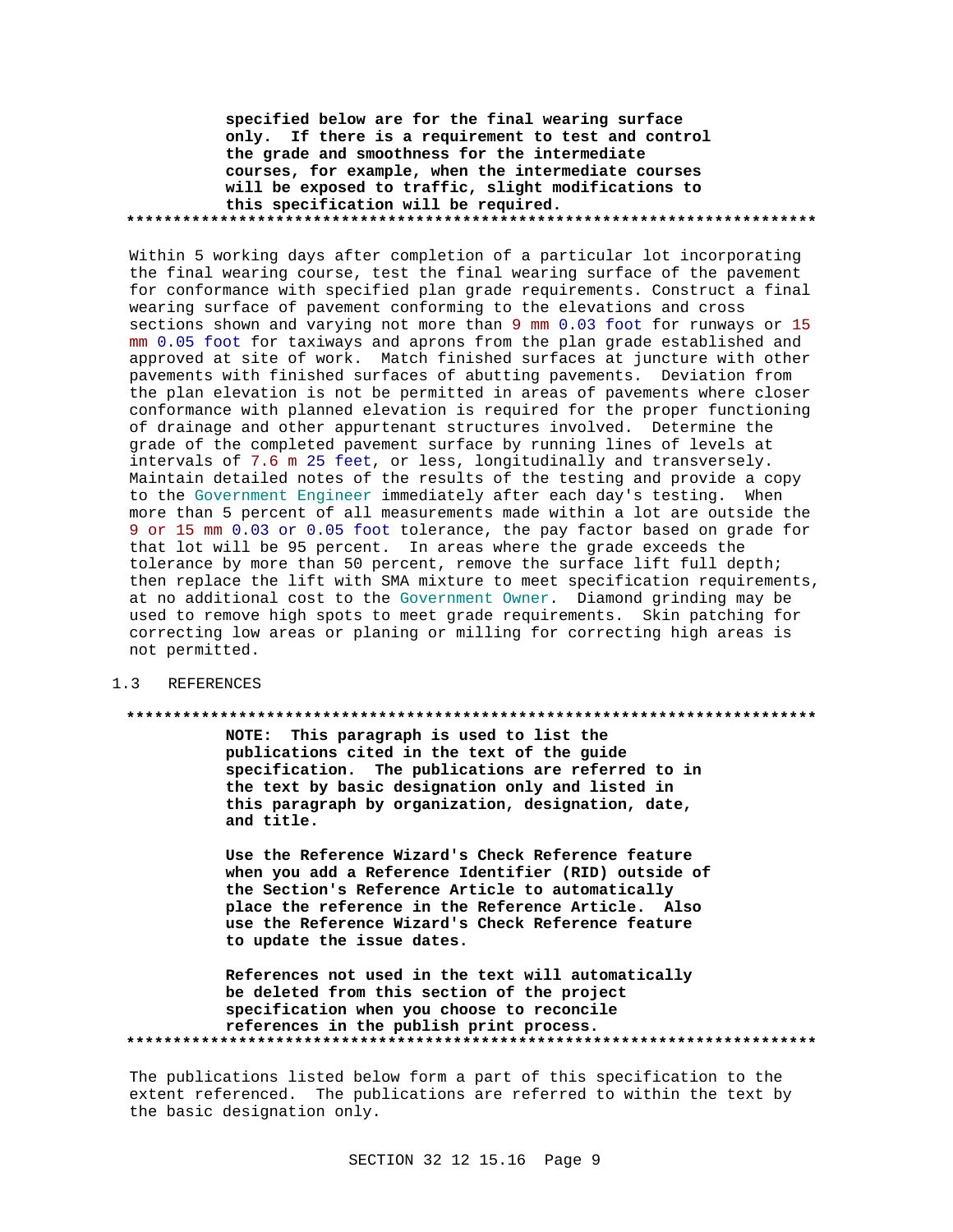| (AASHTO)                  | AMERICAN ASSOCIATION OF STATE HIGHWAY AND TRANSPORTATION OFFICIALS                                                                                  |
|---------------------------|-----------------------------------------------------------------------------------------------------------------------------------------------------|
| AASHTO M 156              | (2013; R 2017) Standard Specification for<br>Requirements for Mixing Plants for<br>Hot-Mixed, Hot-Laid Bituminous Paving<br>Mixtures                |
| AASHTO M 320              | (2017) Standard Specification for<br>Performance-Graded Asphalt Binder                                                                              |
| AASHTO M 325              | (2008) Standard Specification for Stone<br>Matrix Asphalt (SMA)                                                                                     |
| AASHTO R 46               | (2008; R 2017) Standard Practice for<br>Designing Stone Matrix Asphalt (SMA)                                                                        |
| AASHTO T 304              | (2011; R 2015) Standard Method of Test for<br>Uncompacted Void Content of Fine Aggregate                                                            |
| AASHTO T 329              | (2015) Standard Test Method for Moisture<br>Content of Hot Mix Asphalt (HMA) by Oven<br>Method                                                      |
| ASPHALT INSTITUTE (AI)    |                                                                                                                                                     |
| $AI$ $MS-2$               | (2015) Asphalt Mix Design Methods                                                                                                                   |
| ASTM INTERNATIONAL (ASTM) |                                                                                                                                                     |
| <b>ASTM C88</b>           | (2018) Standard Test Method for Soundness<br>of Aggregates by Use of Sodium Sulfate or<br>Magnesium Sulfate                                         |
| ASTM C117                 | (2017) Standard Test Method for Materials<br>Finer than 75-um (No. 200) Sieve in<br>Mineral Aggregates by Washing                                   |
| ASTM C127                 | (2015) Standard Test Method for Density,<br>Relative Density (Specific Gravity), and<br>Absorption of Coarse Aggregate                              |
| ASTM C128                 | (2015) Standard Test Method for Density,<br>Relative Density (Specific Gravity), and<br>Absorption of Fine Aggregate                                |
| ASTM C131/C131M           | (2020) Standard Test Method for Resistance<br>to Degradation of Small-Size Coarse<br>Aggregate by Abrasion and Impact in the<br>Los Angeles Machine |
| <b>ASTM C136/C136M</b>    | (2019) Standard Test Method for Sieve<br>Analysis of Fine and Coarse Aggregates                                                                     |
| ASTM C142/C142M           | (2017) Standard Test Method for Clay Lumps<br>and Friable Particles in Aggregates                                                                   |
|                           |                                                                                                                                                     |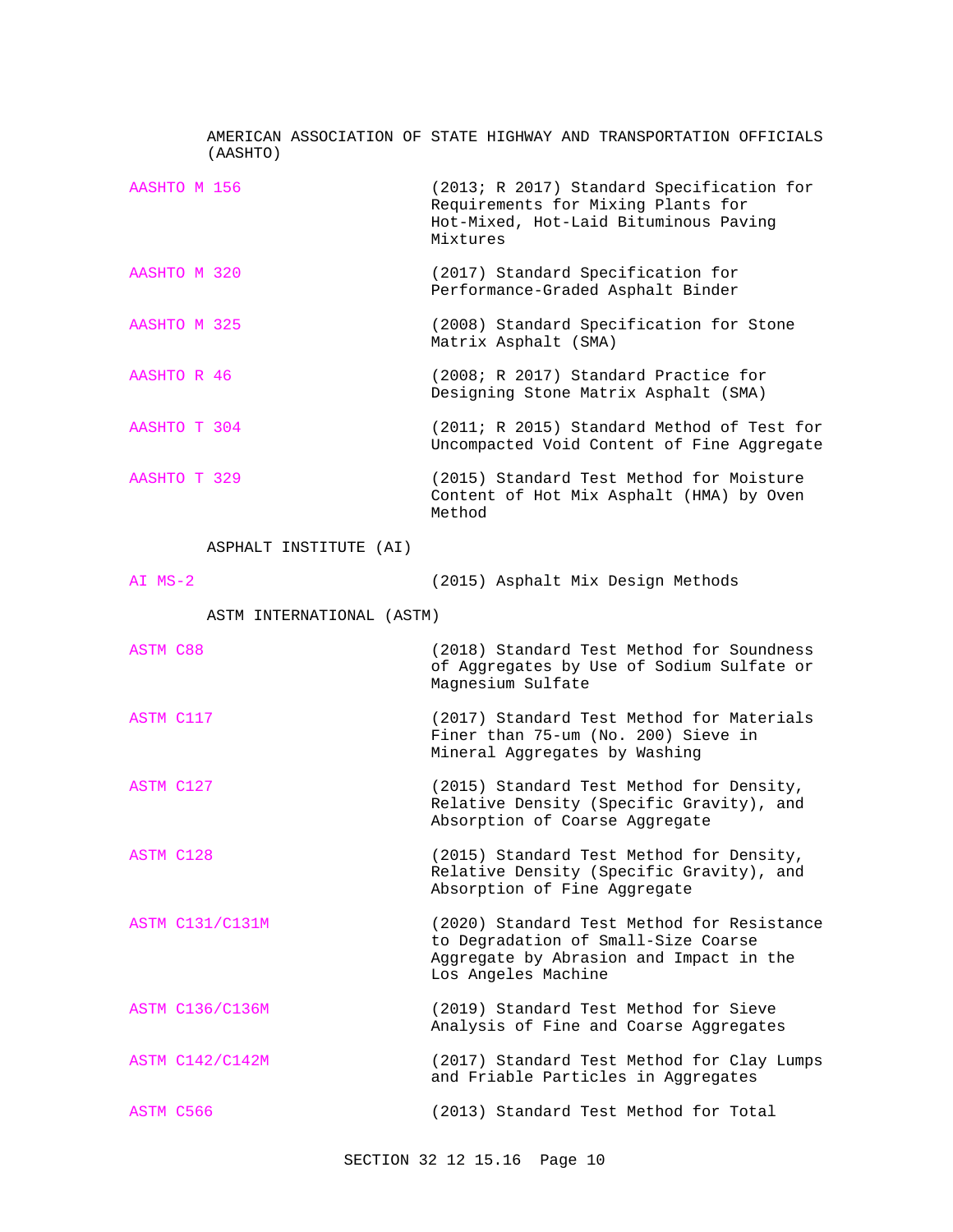|           |                        | Evaporable Moisture Content of Aggregate<br>by Drying                                                                      |
|-----------|------------------------|----------------------------------------------------------------------------------------------------------------------------|
| ASTM C612 |                        | (2014; R 2019) Standard Specification for<br>Mineral Fiber Block and Board Thermal<br>Insulation                           |
|           | ASTM D75/D75M          | (2019) Standard Practice for Sampling<br>Aggregates                                                                        |
|           | <b>ASTM D140/D140M</b> | (2016) Standard Practice for Sampling<br>Asphalt Materials                                                                 |
|           | <b>ASTM D242/D242M</b> | (2009; R 2014) Mineral Filler for<br>Bituminous Paving Mixtures                                                            |
|           | <b>ASTM D946/D946M</b> | (2020) Standard Specification for<br>Penetration-Graded Asphalt Cement for Use<br>in Pavement Construction                 |
|           | <b>ASTM D979/D979M</b> | (2015) Sampling Bituminous Paving Mixtures                                                                                 |
|           | ASTM D1461             | (2017) Standard Test Method for Moisture<br>or Volatile Distillates in Asphalt Mixtures                                    |
|           | ASTM D2041/D2041M      | (2011) Theoretical Maximum Specific<br>Gravity and Density of Bituminous Paving<br>Mixtures                                |
|           | ASTM D2172/D2172M      | (2017; E 2018) Standard Test Methods for<br>Quantitative Extraction of Asphalt Binder<br>from Asphalt Mixtures             |
|           | ASTM D2419             | (2014) Sand Equivalent Value of Soils and<br>Fine Aggregate                                                                |
|           | ASTM D2489/D2489M      | (2016) Standard Test Method for Estimating<br>Degree of Particle Coating of Asphalt<br>Mixtures                            |
|           | ASTM D2726/D2726M      | (2019) Standard Test Method for Bulk<br>Specific Gravity and Density of<br>Non-Absorptive Compacted Bituminous<br>Mixtures |
|           | ASTM D3203/D3203M      | (2017) Standard Test Method for Percent<br>Air Voids in Compacted Asphalt Mixtures                                         |
|           | ASTM D3665             | (2012; R 2017) Standard Practice for<br>Random Sampling of Construction Materials                                          |
|           | ASTM D3666             | (2016) Standard Specification for Minimum<br>Requirements for Agencies Testing and<br>Inspecting Road and Paving Materials |
|           | ASTM D4125/D4125M      | (2010) Asphalt Content of Bituminous<br>Mixtures by the Nuclear Method                                                     |
|           | ASTM D4791             | (2019) Flat Particles, Elongated                                                                                           |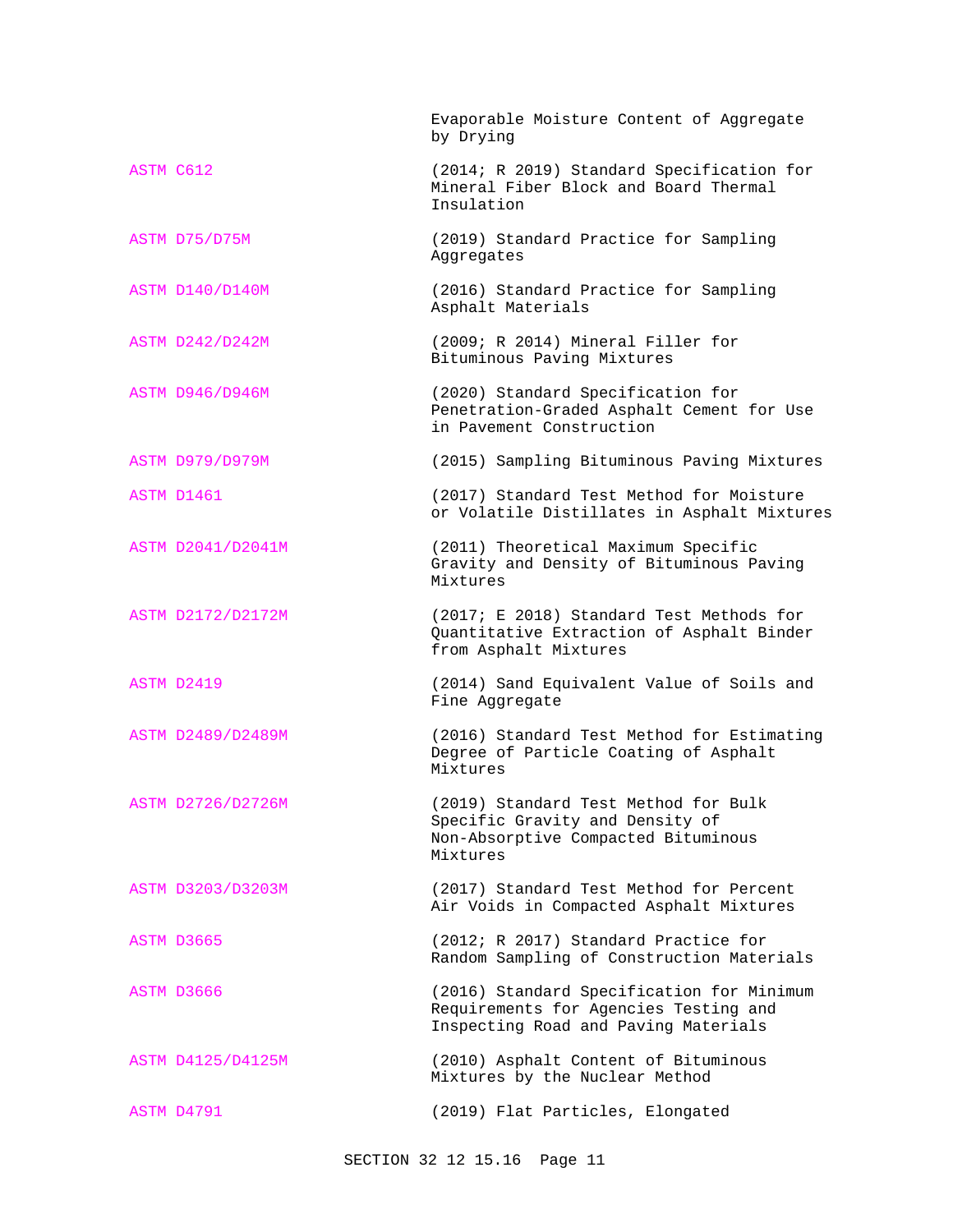|                   | Particles, or Flat and Elongated Particles<br>in Coarse Aggregate                                                                                                                 |
|-------------------|-----------------------------------------------------------------------------------------------------------------------------------------------------------------------------------|
| ASTM D4867/D4867M | (2009; R 2014) Effect of Moisture on<br>Asphalt Concrete Paving Mixtures                                                                                                          |
| ASTM D5444        | (2015) Mechanical Size Analysis of<br>Extracted Aggregate                                                                                                                         |
| ASTM D5821        | (2013; R 2017) Standard Test Method for<br>Determining the Percentage of Fractured<br>Particles in Coarse Aggregate                                                               |
| ASTM D6307        | (2019) Standard Test Method for Asphalt<br>Content of Asphalt Mixture by Ignition<br>Method                                                                                       |
| ASTM D6373        | (2016) Standard Specification for<br>Performance Graded Asphalt Binder                                                                                                            |
| ASTM D6390        | (2011; R 2017) Standard Test Method for<br>Determination of Draindown Characteristics<br>in Uncompacted Asphalt Mixtures                                                          |
| ASTM D6925        | (2014) Standard Test Method for<br>Preparation and Determination of the<br>Relative Density of Hot Mix Asphalt (HMA)<br>Specimens by Means of the Superpave<br>Gyratory Compactor |
| ASTM D6926        | (2020) Standard Practice for Preparation<br>of Asphalt Mixture Specimens Using<br>Marshall Apparatus                                                                              |
| ASTM D6927        | (2015) Standard Test Method for Marshall<br>Stability and Flow of Bituminous Mixtures                                                                                             |
| ASTM E1274        | (2018) Standard Test Method for Measuring<br>Pavement Roughness Using a Profilograph                                                                                              |

# 1.4 SUBMITTALS

**NOTE: Review submittal description (SD) definitions in Section 01 33 00 SUBMITTAL PROCEDURES and edit the following list, and corresponding submittal items in the text, to reflect only the submittals required for the project. The Guide Specification technical editors have classified those items that require Government approval, due to their complexity or criticality, with a "G." Generally, other submittal items can be reviewed by the Contractor's Quality Control System. Only add a "G" to an item, if the submittal is sufficiently important or complex in context of the project.**

**\*\*\*\*\*\*\*\*\*\*\*\*\*\*\*\*\*\*\*\*\*\*\*\*\*\*\*\*\*\*\*\*\*\*\*\*\*\*\*\*\*\*\*\*\*\*\*\*\*\*\*\*\*\*\*\*\*\*\*\*\*\*\*\*\*\*\*\*\*\*\*\*\*\***

**For Army projects, fill in the empty brackets following the "G" classification, with a code of up to three characters to indicate the approving**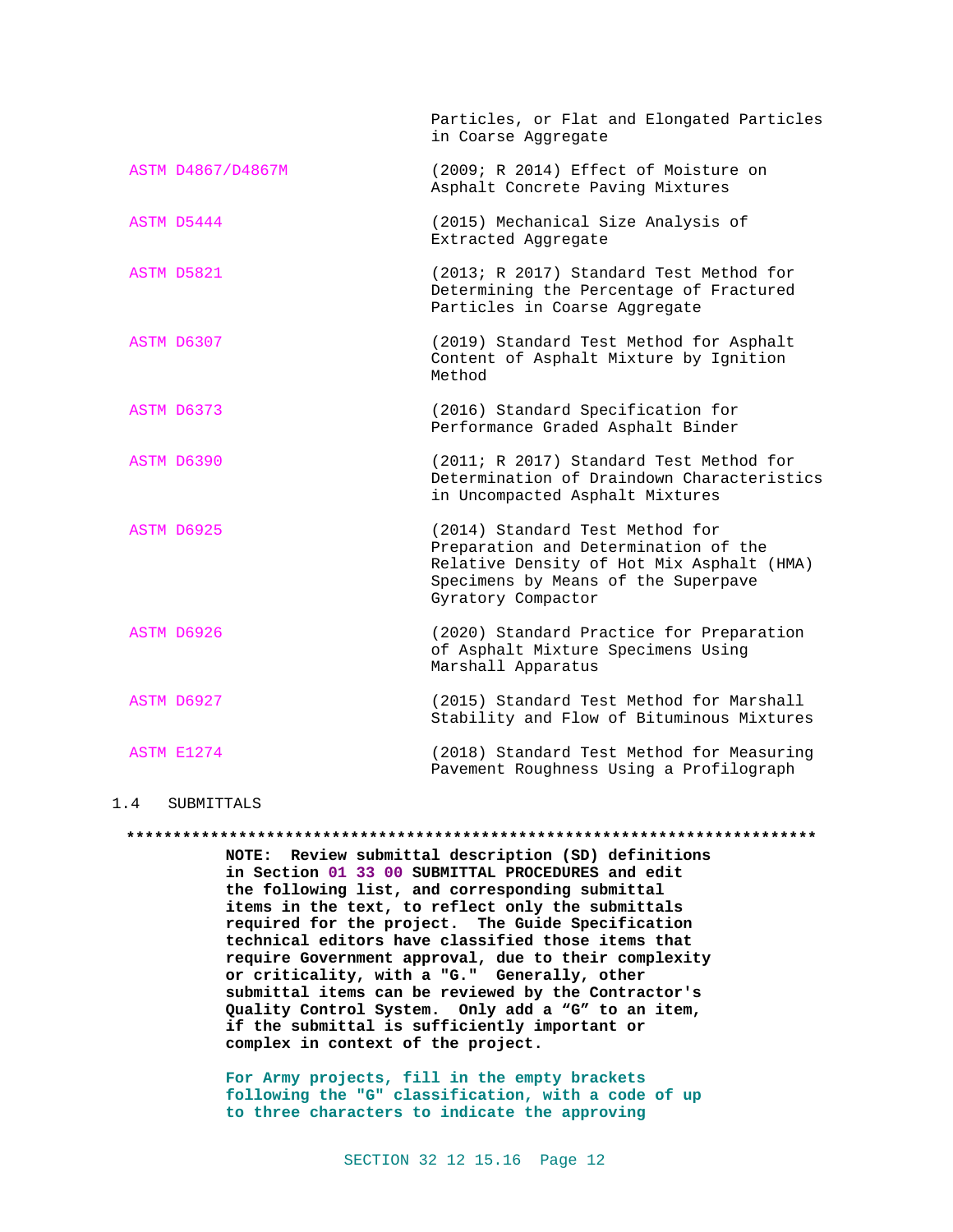**authority. Codes for Army projects using the Resident Management System (RMS) are: "AE" for Architect-Engineer; "DO" for District Office (Engineering Division or other organization in the District Office); "AO" for Area Office; "RO" for Resident Office; and "PO" for Project Office. Codes following the "G" typically are not used for Navy, Air Force, and NASA projects.**

**The "S" classification indicates submittals required as proof of compliance for sustainability Guiding Principles Validation or Third Party Certification and as described in Section 01 33 00 SUBMITTAL PROCEDURES.** 

**Choose the first bracketed item for Navy, Air Force and NASA projects, or choose the second bracketed item for Army projects. \*\*\*\*\*\*\*\*\*\*\*\*\*\*\*\*\*\*\*\*\*\*\*\*\*\*\*\*\*\*\*\*\*\*\*\*\*\*\*\*\*\*\*\*\*\*\*\*\*\*\*\*\*\*\*\*\*\*\*\*\*\*\*\*\*\*\*\*\*\*\*\*\*\***

Government approval is required for submittals with a "G" or "S" classification. Submittals not having a "G" or "S" classification are [for Contractor Quality Control approval.][for information only. When used, a code following the "G" classification identifies the office that will review the submittal for the Government.] Submit the following in accordance with Section 01 33 00 SUBMITTAL PROCEDURES:

SD-01 Preconstruction Submittals

Quality Control Plan; G[, [\_\_\_\_]]

SD-02 Shop Drawings

Placement Plan; G[, [\_\_\_\_]]

SD-03 Product Data

Diamond Grinding Plan; G[, [\_\_\_\_]]

Mix Design; G[, [\_\_\_\_\_]]

Contractor Quality Control; G[, [\_\_\_\_]]

SD-04 Samples

Asphalt Cement Binder

Aggregates

SD-06 Test Reports

Aggregates

QC Monitoring

SD-07 Certificates

Asphalt Cement Binder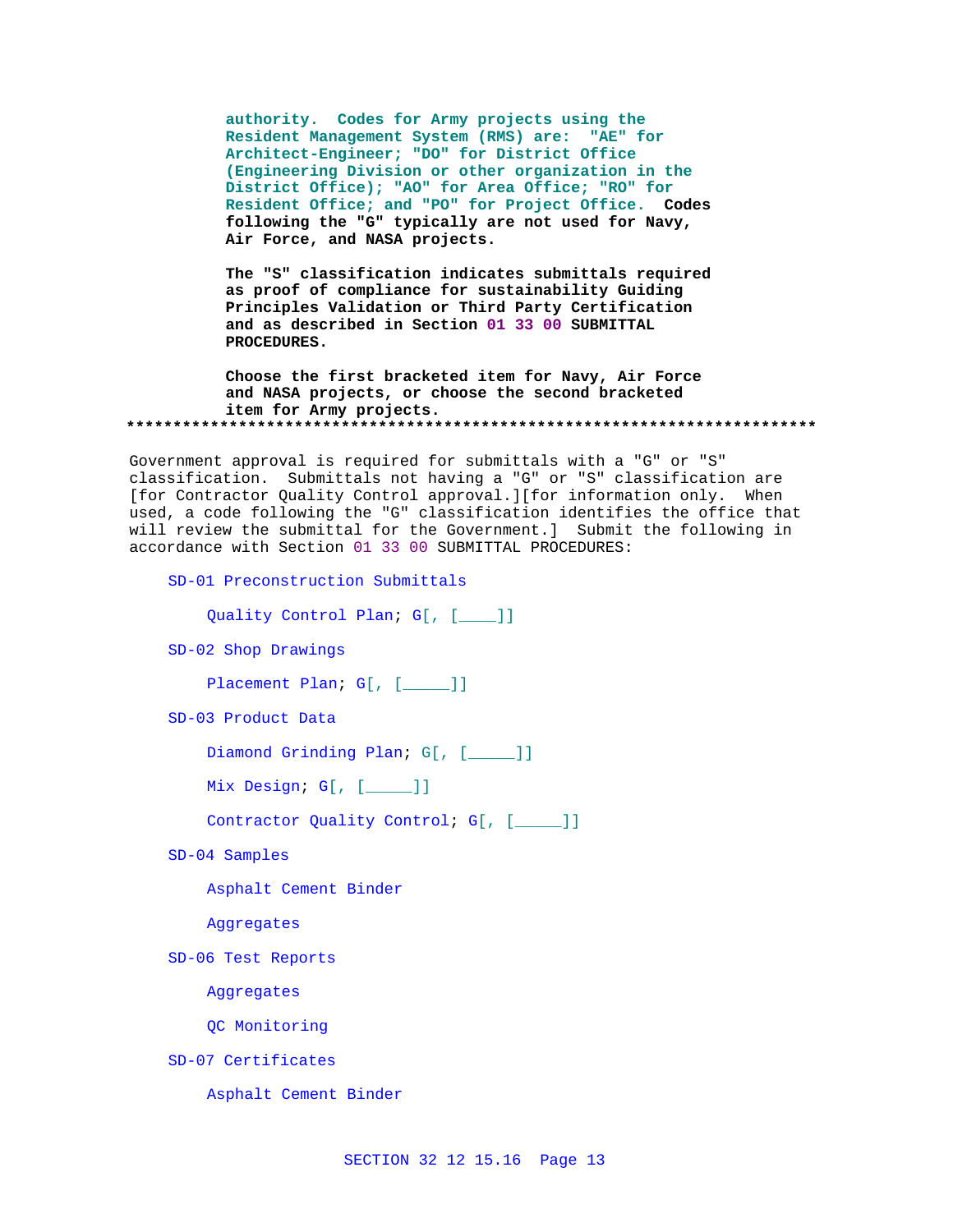# Fiber Stabilizer

Testing Laboratory

#### QUALITY ASSURANCE [ AND QUALITY CONTROL]  $1.5$

#### 

NOTE: It is highly recommended to keep the Government Engineer's QA testing separate and distinct from the Contractor's QC testing for all runway, taxiway, and apron projects. However, it is recognized that in house testing capability to provide the QA testing required by this section will not always be available; in this case, it is recommended that an independent material testing company be hired to provide the QA testing for the project. The cost of this testing to assure good long-term performance is very small relative to the overall cost of the construction, and especially compared to the cost of a pavement failure.

QA acceptance testing for projects consisting only of shoulder or overrun areas can be performed by either the Government or Contractor. Although not recommended, this guide specification may be modified to require the Contractor to hire an independent material-testing laboratory to perform the QA testing listed in this section. The results would need to be forwarded daily to the Contracting Officer as the basis for acceptance and pay.

Based on the above, delete the appropriate bracketed statement below.

The QA acceptance testing program includes material tests to determine laboratory air voids and in place density, which are needed to determine percent payment. The project engineer may choose to have additional tests conducted by the QA acceptance test agency to monitor aggregate gradation, asphalt content and volumetric properties. These tests would serve as a check to the Contractor's QC testing.

For projects with less than 2000 total metric tons tons, the entire project can be considered as a single lot. In this case, sublot sampling could occur over several days' production, which could lead to a high sublot variability. 

[The Government Engineer's quality assurance (QA) program for this project is separate and distinct from the Contractor's quality control (QC) program specified in PART 3. Testing for acceptability of work will be performed by the Government Engineer or by an independent laboratory hired by the Contracting Officer Engineer, except for smoothness and grade testing which is performed by the Contractor. I Acquire the services of an independent commercial laboratory to perform acceptance testing.] Acceptance of the plant produced mix and in place requirements will be on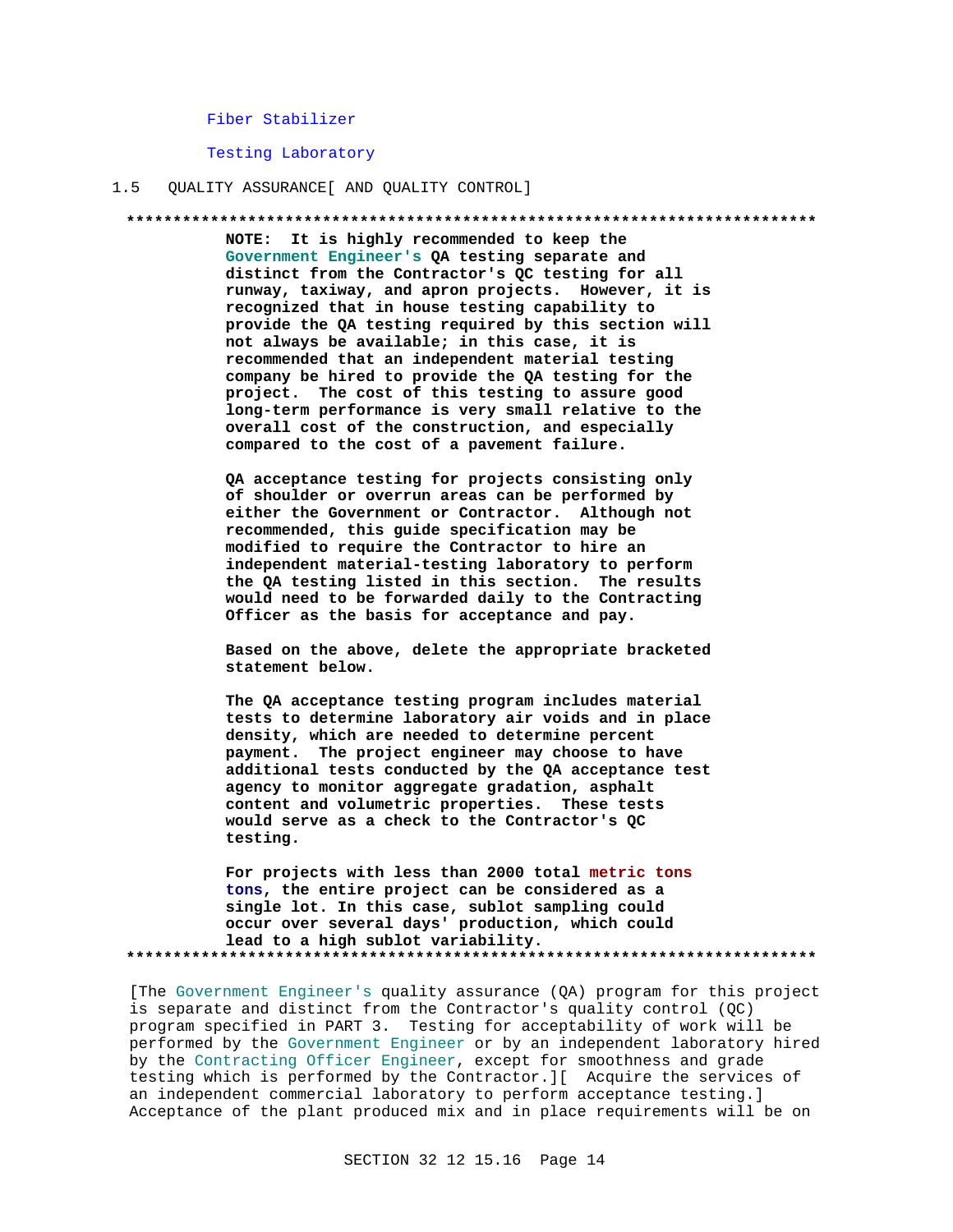a lot to lot basis. A standard lot for all requirements will be equal to 2000 metric tons tons. Where appropriate, adjustment in payment for individual lots of SMA mixture will be made based on in place density, laboratory air voids, grade and smoothness in accordance with the following paragraphs. Grade and surface smoothness determinations will be made on the lot as a whole. Exceptions or adjustments to this will be made in situations where the mix within one lot is placed as part of both the intermediate and surface courses, thus grade and smoothness measurements for the entire lot cannot be made. In order to evaluate laboratory air voids and in place (field) density, each lot will be divided into four equal sublots.

# 1.5.1 Sublot Sampling

One random mixture sample for determining laboratory air voids, theoretical maximum density, and for any additional testing the Government Engineer desires, will be taken from a loaded truck delivering mixture to each sublot, or other appropriate location for each sublot. All samples will be selected randomly, using commonly recognized methods of assuring randomness conforming to ASTM D3665 and employing tables of random numbers or computer programs. Determine laboratory air voids from three laboratory compacted specimens of each sublot sample in accordance with ASTM D3203/D3203M. The specimens will be compacted within 2 hours of the time the mixture was loaded into trucks at the asphalt plant. Samples will not be reheated prior to compaction and insulated containers will be used as necessary to maintain the temperature.

# 1.5.2 Additional Sampling and Testing

The Government Engineer reserves the right to direct additional samples and tests for any area which appears to deviate from the specification requirements. The cost of any additional testing will be paid for by the Government Owner. Testing in these areas will be treated as a separate lot. Payment will be made for the quantity of SMA mixture represented by these tests in accordance with the provisions of this specification.

# 1.5.3 In-Place Density

#### **\*\*\*\*\*\*\*\*\*\*\*\*\*\*\*\*\*\*\*\*\*\*\*\*\*\*\*\*\*\*\*\*\*\*\*\*\*\*\*\*\*\*\*\*\*\*\*\*\*\*\*\*\*\*\*\*\*\*\*\*\*\*\*\*\*\*\*\*\*\*\*\*\*\***

**NOTE: Retain the bracketed text when editing for Government Engineer's QA acceptance testing separate and distinct from the Contractor's QA testing as described in the above Designer Note (all runway, taxiway, and apron projects). Delete the bracketed text when specification is edited for Contractor QA testing. \*\*\*\*\*\*\*\*\*\*\*\*\*\*\*\*\*\*\*\*\*\*\*\*\*\*\*\*\*\*\*\*\*\*\*\*\*\*\*\*\*\*\*\*\*\*\*\*\*\*\*\*\*\*\*\*\*\*\*\*\*\*\*\*\*\*\*\*\*\*\*\*\*\***

For determining in place density, one random core (100 mm or 150 mm in diameter) (4 inches or 6 inches in diameter) at locations [identified by the Government Engineer][identified by random sampling procedures] from the mat (interior of the lane and at least 300 mm 12 inches from longitudinal joint of pavement edge)of each sublot in accordance with ASTM D979/D979M. Each random core will be full thickness of the layer being placed. When the random core is less than 25 mm 1 inch thick, it will not be included in the analysis. In this case, another random core will be taken. After air-drying to meet the requirements for laboratory prepared, thoroughly dry specimens, cores obtained from the mat and from the joints will be used for in place density determination in accordance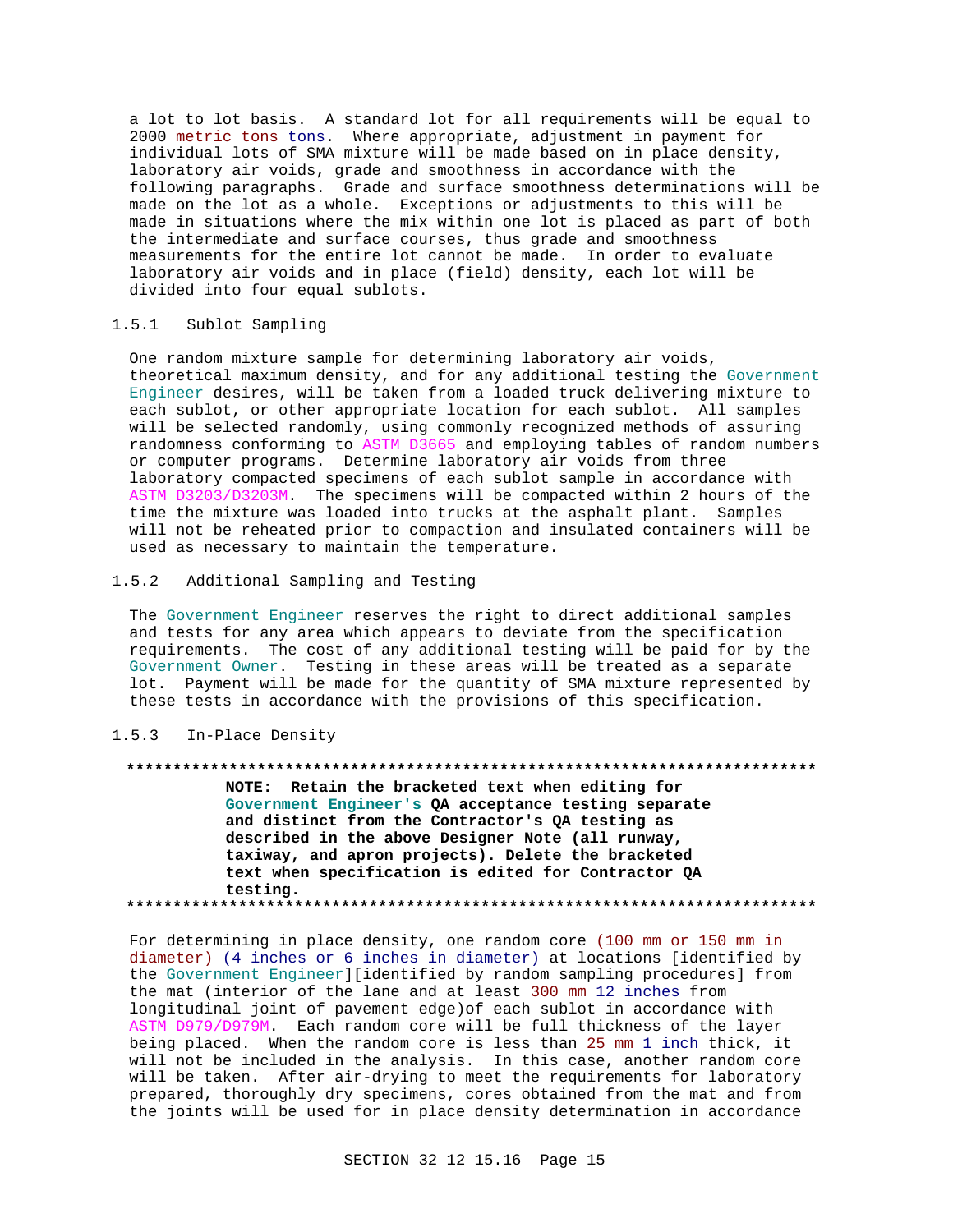with ASTM D2726/D2726M.

1.5.4 Surface Smoothness

Use a straightedge and profilograph for measuring smoothness of runway pavements. Use a straightedge for measuring smoothness of all other pavement surfaces. Perform all testing in the presence of the Government Engineer. Maintain detailed notes of the testing results and provide a copy to the Government Engineer immediately after each day's testing. Where drawings show required deviations from a plane surface (for instance crowns, drainage inlets), finish the surface to meet the approval of the Government Engineer.

# 1.5.4.1 Smoothness Requirements

# 1.5.4.1.1 Straightedge Testing

Provide finished surfaces of the pavements with no abrupt change of 3 mm 1/8 inch or more, and all pavements within the tolerances specified in Table 3 when checked with an approved 4 m 12-foot straightedge.

| Table 3. Straightedge Surface Smoothness-Pavements   |                      |                       |
|------------------------------------------------------|----------------------|-----------------------|
| Pavement Category                                    | Direction of Testing | Tolerance, mm<br>inch |
| Runways and taxiways                                 | Longitudinal         | 31/8                  |
|                                                      | Transverse           | 61/4                  |
| Shoulders (outside edge stripe)                      | Longitudinal         | 61/4                  |
|                                                      | Transverse           | 61/4                  |
| Calibration hardstands and compass<br>swinging bases | Longitudinal         | 31/8                  |
|                                                      | Transverse           | 31/8                  |
| All other airfield and helicopter<br>paved areas     | Longitudinal         | 61/4                  |
|                                                      | Transverse           | 61/4                  |

### 1.5.4.1.2 Profilograph Testing

Provide finished surfaces of runway with a Profile Index not greater than 100 mm per km 7 inches per mile when tested with an approved California-type profilograph.

# 1.5.4.2 Testing Method

After the final rolling, but not later than 24 hours after placement, test the surface of the pavement in each entire lot in a manner to reveal surface irregularities exceeding the tolerances specified above. If any pavement areas are diamond ground, retest these areas immediately after diamond grinding. The maximum area allowed to be corrected by diamond grinding is 10 percent of the total area of the lot. Test the entire area of the pavement with a profilograph. Check a number of random locations along with any observed suspicious locations primarily at transverse and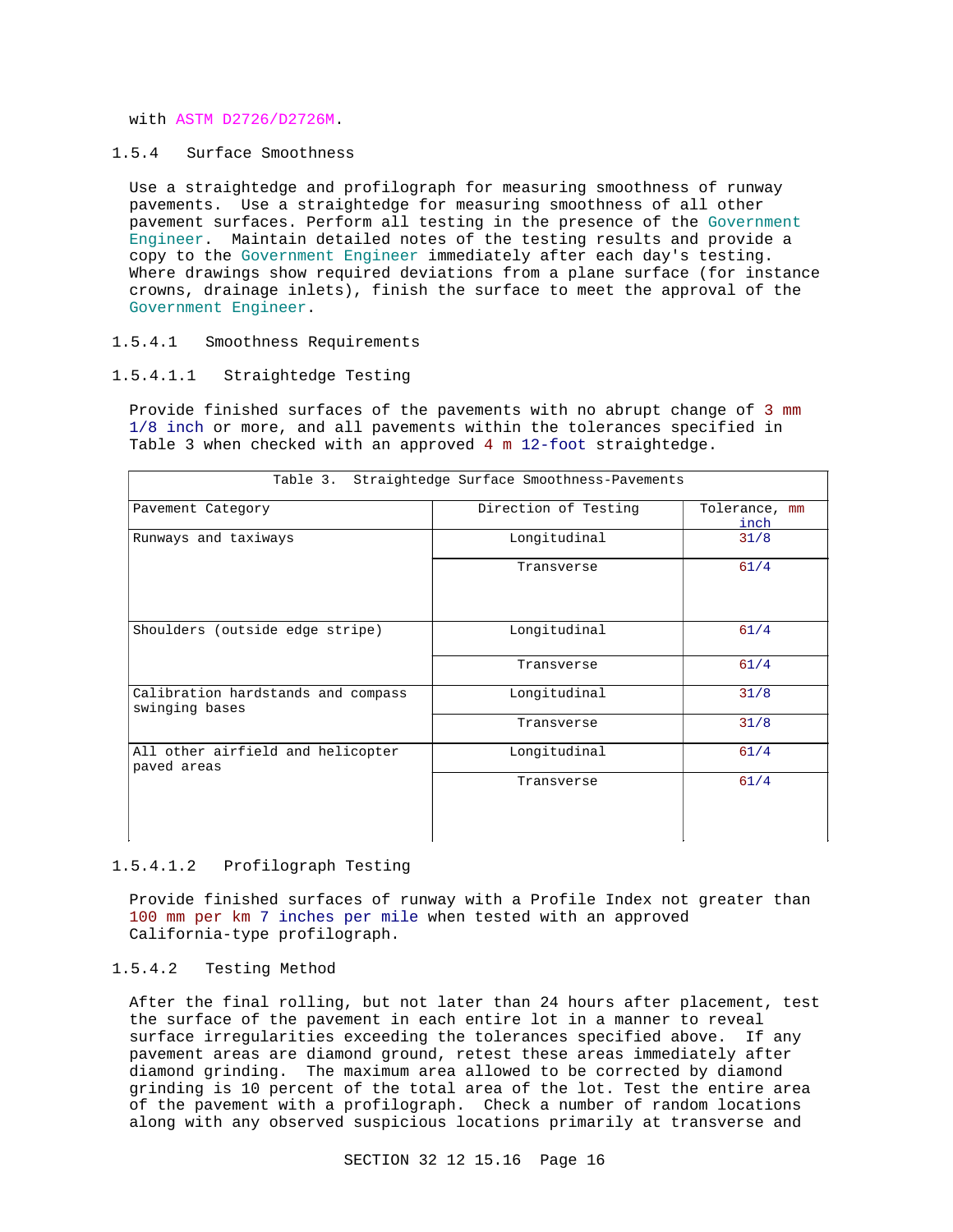longitudinal joints with the straightedge.

# 1.5.4.2.1 Straightedge Testing

Hold the straightedge in contact with the pavement surface and measure the maximum distance between the straightedge and the pavement surface. Determine the amount of surface irregularity by placing the freestanding (unleveled) straightedge on the pavement surface and allowing it to rest upon the two highest spots covered by its length, and measuring the maximum gap between these two high points. Use the straightedge to measure abrupt changes in surface grade.

# 1.5.4.2.2 Profilograph Testing

Perform profilograph testing using an approved California profilograph and procedures described in ASTM E1274. Provide equipment that utilizes electronic recording and automatic computerized reduction of data to indicate "must-grind" bumps and the Profile Index for the pavement. Use a "blanking band" that is 5 mm 0.2 inches wide and the "bump template" spanning 25 mm 1 inch with an offset of 10 mm 0.4 inch. Provide profilograph operated by an approved, factory-trained operator on the alignments specified above. Provide a copy of the reduced tapes to the GovernmentEngineer at the end of each day's testing.

# 1.5.4.2.3 Bumps ("Must Grind" Areas)

Reduce any bumps ("must grind" areas) shown on the profilograph trace which exceed 10 mm 0.4 inch in height by diamond grinding until they do not exceed 7.5 mm 0.3 inch when retested. Taper diamond grinding in all directions to provide smooth transitions to areas not requiring diamond grinding. The following will not be permitted: (1) skin patching for correcting low areas, (2) planing or milling for correcting high areas. [At the Contractor's option, pavement areas, including diamond ground areas, may be rechecked with the profilograph in order to record a lower Profile Index.] [Perform additional profilograph testing in all areas corrected by diamond grinding.]

# 1.6 ENVIRONMENTAL REQUIREMENTS

### **\*\*\*\*\*\*\*\*\*\*\*\*\*\*\*\*\*\*\*\*\*\*\*\*\*\*\*\*\*\*\*\*\*\*\*\*\*\*\*\*\*\*\*\*\*\*\*\*\*\*\*\*\*\*\*\*\*\*\*\*\*\*\*\*\*\*\*\*\*\*\*\*\*\***

**NOTE: The temperature requirements are included to avoid problems with the Contractor achieving density because the mix cools too fast. Waivers to these requirements, for isolated incidences during production, are applicable if the density requirements are still met. SMA mixtures are typically placed to provide a compacted thickness of 2 inches. \*\*\*\*\*\*\*\*\*\*\*\*\*\*\*\*\*\*\*\*\*\*\*\*\*\*\*\*\*\*\*\*\*\*\*\*\*\*\*\*\*\*\*\*\*\*\*\*\*\*\*\*\*\*\*\*\*\*\*\*\*\*\*\*\*\*\*\*\*\*\*\*\*\***

Do not place the SMA upon a wet surface or when the surface temperature of the underlying course is less than 7 degrees C 45 degrees F. The temperature requirements may be waived by the Contracting Officer, if requested; however, all other requirements, including compaction, must be met.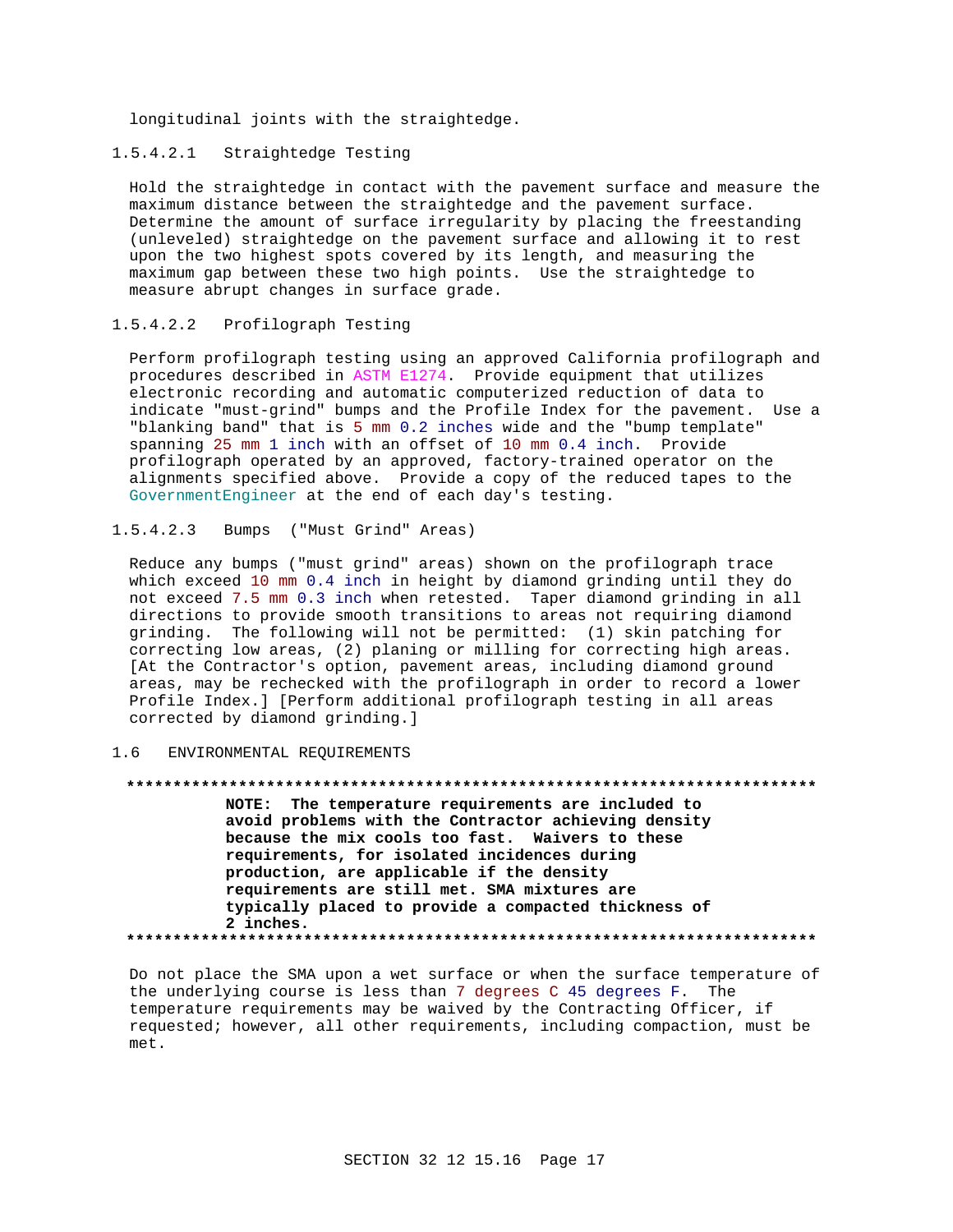# PART 2 PRODUCTS

# 2.1 SYSTEM EQUIPMENT

Perform the work consisting of pavement courses composed of mineral aggregate, polymer-modified asphalt binder, and a stabilizer, heated and mixed in a central mixing plant and placed on a prepared course. Provide SMA mixture designed and constructed in accordance with this specification conforming to the lines, grades, thicknesses, and typical cross sections shown on the drawings. Construct each course to the depth, section, or elevation required by the drawings and rolled, finished, and approved before the placement of the next course. Submit proposed Placement Plan, indicating lane widths, longitudinal joints, and transverse joints for each course or lift.

# 2.1.1 Asphalt Mixing Plant

Provide plants used for the preparation of SMA mixture conforming to the requirements of AASHTO M 156 with the following changes:

# 2.1.1.1 Truck Scales

Weigh the SMA mixture on approved scales, or on certified public scales at no additional expense to the Government. Inspect and seal scales at least annually by an approved calibration laboratory.

# 2.1.1.2 Inspection of Plant

Provide access to the Government Engineer at all times, to all areas of the plant for checking adequacy of equipment; inspecting operation of the plant; verifying weights, proportions, and material properties; checking the temperatures maintained in the preparation of the mixtures and for taking samples. Provide assistance, as requested, for the Government Engineer to procure any desired samples.

# 2.1.1.3 Storage Silos

The SMA mixture may be stored in non-insulated storage silos for a period of time not to exceed 2 hours. The SMA mixture may be stored in insulated storage silos for a period of time not exceeding 4 hours. Ensure that draindown of the asphalt binder in the SMA mixture is not a problem when stored in the storage silo and when hauling to the job site. Provide draindown less than 0.3 percent when measured in accordance with ASTM D6390. Provide the mix drawn from silos that meet the same requirements as mix loaded directly into trucks.

# 2.1.2 Hauling Equipment

Provide trucks used for hauling SMA mixture that have tight, clean, and smooth metal beds. To prevent the mixture from adhering to them, lightly coat the truck beds with a minimum amount of paraffin oil, lime solution, or other approved material. Do not use petroleum based products as a release agent. Provide each truck with a suitable cover to protect the mixture from adverse weather. When necessary to ensure that the mixture is delivered to the site at the specified temperature, provide insulated or heated truck beds with covers (tarps) that are securely fastened.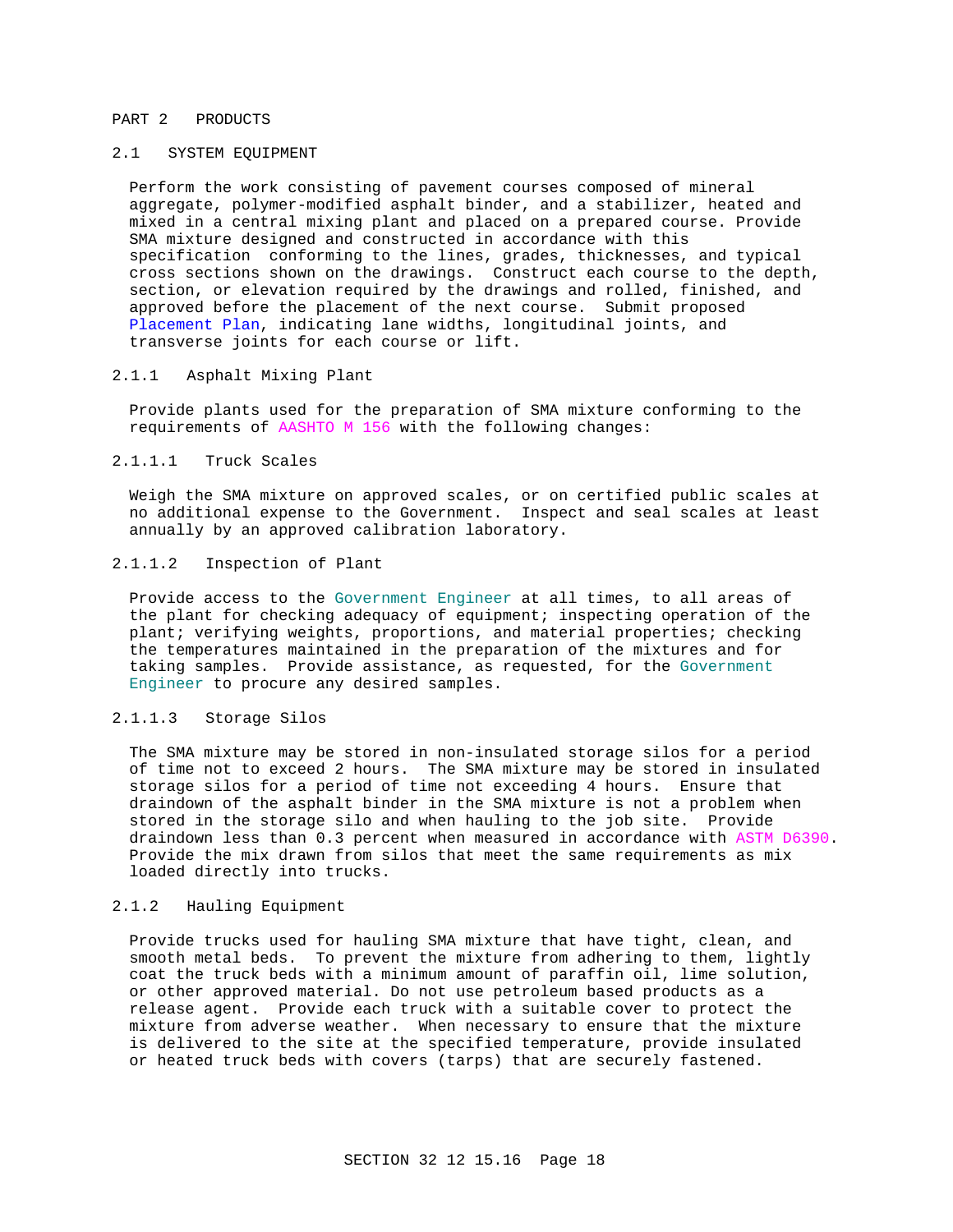# 2.1.3 Material Transfer Vehicle (MTV)

# **\*\*\*\*\*\*\*\*\*\*\*\*\*\*\*\*\*\*\*\*\*\*\*\*\*\*\*\*\*\*\*\*\*\*\*\*\*\*\*\*\*\*\*\*\*\*\*\*\*\*\*\*\*\*\*\*\*\*\*\*\*\*\*\*\*\*\*\*\*\*\*\*\*\* NOTE: A Material Transfer Vehicle is required for runway, taxiway, and apron construction. The use of an MTV is optional for shoulder construction. \*\*\*\*\*\*\*\*\*\*\*\*\*\*\*\*\*\*\*\*\*\*\*\*\*\*\*\*\*\*\*\*\*\*\*\*\*\*\*\*\*\*\*\*\*\*\*\*\*\*\*\*\*\*\*\*\*\*\*\*\*\*\*\*\*\*\*\*\*\*\*\*\*\***

Provide Material Transfer Vehicles for placement of the SMA mixture. To transfer the material from the hauling equipment to the paver, use a self-propelled, material transfer vehicle with a swing conveyor that is capable of delivering material to the paver from outside the paving lane and without making contact with the paver. Provide MTV capable to move back and forth between the hauling equipment and the paver providing material transfer to the paver, while allowing the paver to operate at a constant speed. Provide MTV with remixing and storage capability to prevent physical and thermal segregation.

# 2.1.4 Asphalt Pavers

Provide mechanical spreading and finishing equipment consisting of a self-powered paver, capable of spreading and finishing the SMA mixture to the specified line, grade, and cross section. Provide paver having screed capable of laying a uniform mixture to meet the specified thickness, smoothness, and grade without physical or temperature segregation, the full width of the material being placed. Provide paver with vibrating screed equipped with a compaction device to be used during all placement.

# 2.1.4.1 Receiving Hopper

Provide paver with a receiving hopper of sufficient capacity to permit a uniform spreading operation and a distribution system to place the mixture uniformly in front of the screed without segregation. Provide paver with vibrating screed that effectively produces a finished surface of the required evenness and texture without tearing, shoving, or gouging the mixture.

### 2.1.4.2 Automatic Grade Controls

# **\*\*\*\*\*\*\*\*\*\*\*\*\*\*\*\*\*\*\*\*\*\*\*\*\*\*\*\*\*\*\*\*\*\*\*\*\*\*\*\*\*\*\*\*\*\*\*\*\*\*\*\*\*\*\*\*\*\*\*\*\*\*\*\*\*\*\*\*\*\*\*\*\*\***

**NOTE: Delete information on automatic grade control if not needed. Automatic grade control is needed when the design requires elevations for the SMA pavement surface. Many maintenance and rehabilitation projects require an overlay thickness and do not specify actual grades. \*\*\*\*\*\*\*\*\*\*\*\*\*\*\*\*\*\*\*\*\*\*\*\*\*\*\*\*\*\*\*\*\*\*\*\*\*\*\*\*\*\*\*\*\*\*\*\*\*\*\*\*\*\*\*\*\*\*\*\*\*\*\*\*\*\*\*\*\*\*\*\*\*\***

If an automatic grade control device is used provide a paver equipped with a control system capable of automatically maintaining the specified screed elevation that is automatically actuated from either a reference line or through a system of mechanical sensors or sensor-directed mechanisms or devices which maintain the paver screed at a predetermined transverse slope and at the proper elevation to obtain the required surface. Provide transverse slope controller capable of maintaining the screed at the desired slope within plus or minus 0.1 percent. Do not use the transverse slope controller to control grade. Provide controls capable of working in conjunction with any of the following attachments: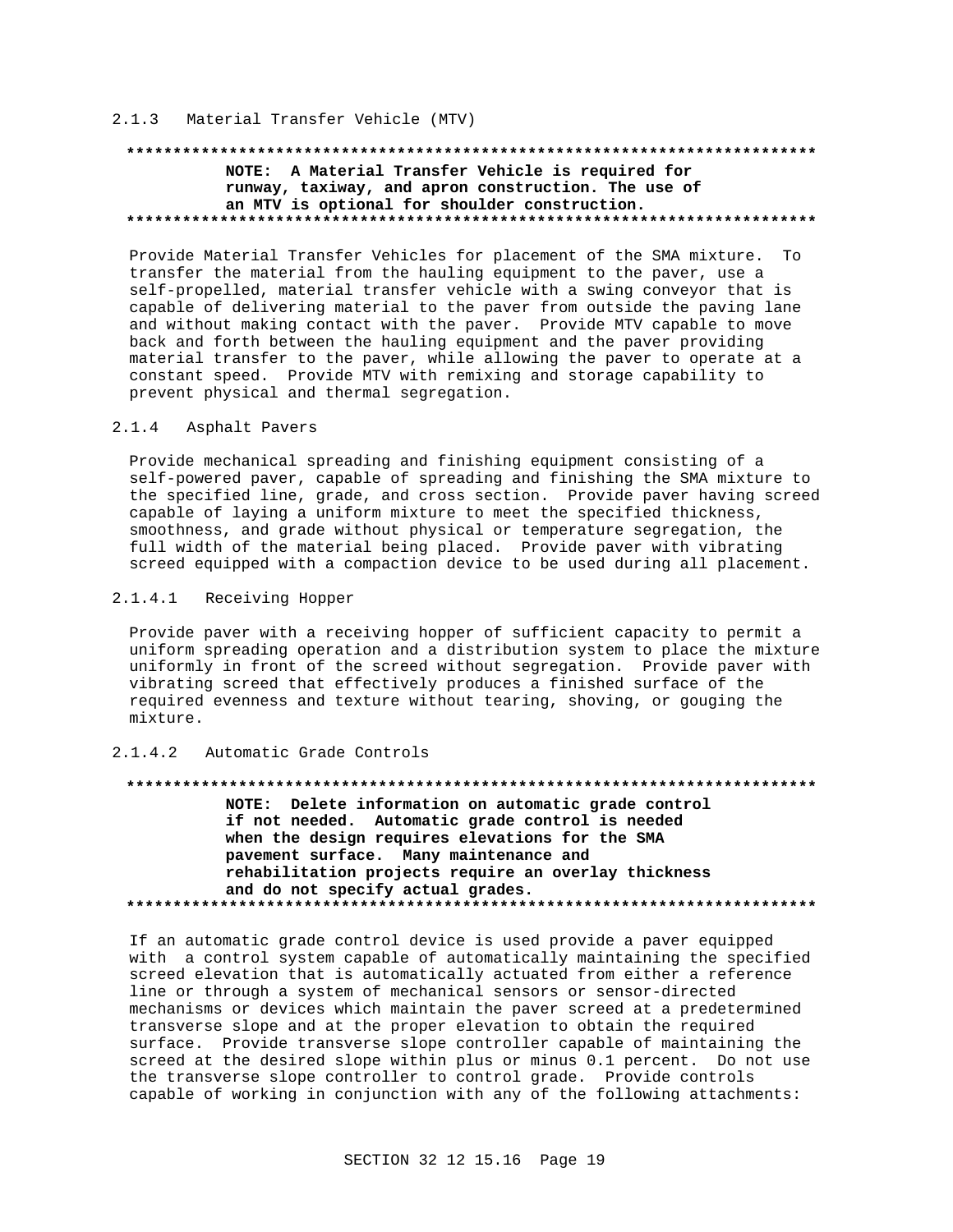- a. Ski-type device of not less than 9.14 meters 30 feet in length.
- b. Taut stringline set to grade.
- c. Short ski or shoe for joint matching.
- d. Laser control.
- 2.1.5 Rollers

Provide rollers in good condition and operated at slow speeds to avoid displacement of the SMA mixture. Provide sufficient number, type, and weight of rollers to compact the mixture to the required density while it is still in a workable condition. Do not use equipment that causes excessive crushing of the aggregate.

# 2.1.6 Diamond Grinding

Those performing diamond grinding are required to have a minimum of three years experience in diamond grinding of airfield pavements. In areas not meeting the specified limits for surface smoothness and plan grade, reduce high areas to attain the required smoothness and grade. Reduce high areas by diamond grinding the SMA pavement with approved equipment after the SMA pavement is at a minimum age of 14 days. Perform diamond grinding by sawing with saw blades impregnated with an industrial diamond abrasive. Assemble the saw blades in a cutting head mounted on a machine designed specifically for diamond grinding that produces the required texture and smoothness level without damage to the SMA mixture or joint faces. Provide diamond grinding equipment with saw blades that are 3 mm 1/8-inch wide, a minimum of 60 blades per 300 mm 12 inches of cutting head width, and capable of cutting a path a minimum of 0.9 m 3 feet wide. Diamond grinding equipment that causes raveling, fracturing or aggregate, or disturbance to the underlying material is not allowed. The maximum area corrected by diamond grinding the surface of the SMA mixture is 10 percent of the total area of any sublot. The maximum depth of diamond grinding is 12 mm 1/2 inch. Provide diamond grinding machine equipped to flush and vacuum the pavement surface. Dispose of all debris from diamond grinding operations off Government Owners property. Prior to diamond grinding, submit a Diamond Grinding Plan for review and approval. At a minimum, include the daily reports for the deficient areas, the location and extent of deficiencies, corrective actions, and equipment. Remove and replace all pavement areas requiring plan grade or surface smoothness corrections in excess of the limits specified.

Prior to production diamond grinding operations, perform a test section at the approved location, consisting of a minimum of two adjacent passes with a minimum length of 12 m 40 feet to allow evaluation of the finish and transition between adjacent passes. Production diamond grinding operations cannot be performed prior to approval.

# 2.2 AGGREGATES

Sample aggregates in the presence of a Government Owner Representative. Obtain samples in accordance with ASTM D75/D75M and be representative of the materials to be used for the project. Provide aggregates consisting of crushed stone, crushed gravel, crushed slag, screenings, and mineral filler, as required. The portion of material retained on the 4.75 mm No. 4 sieve is coarse aggregate. The portion of material passing the 4.75 mm No. 4 sieve and retained on the 0.075 mm No. 200 sieve is fine aggregate.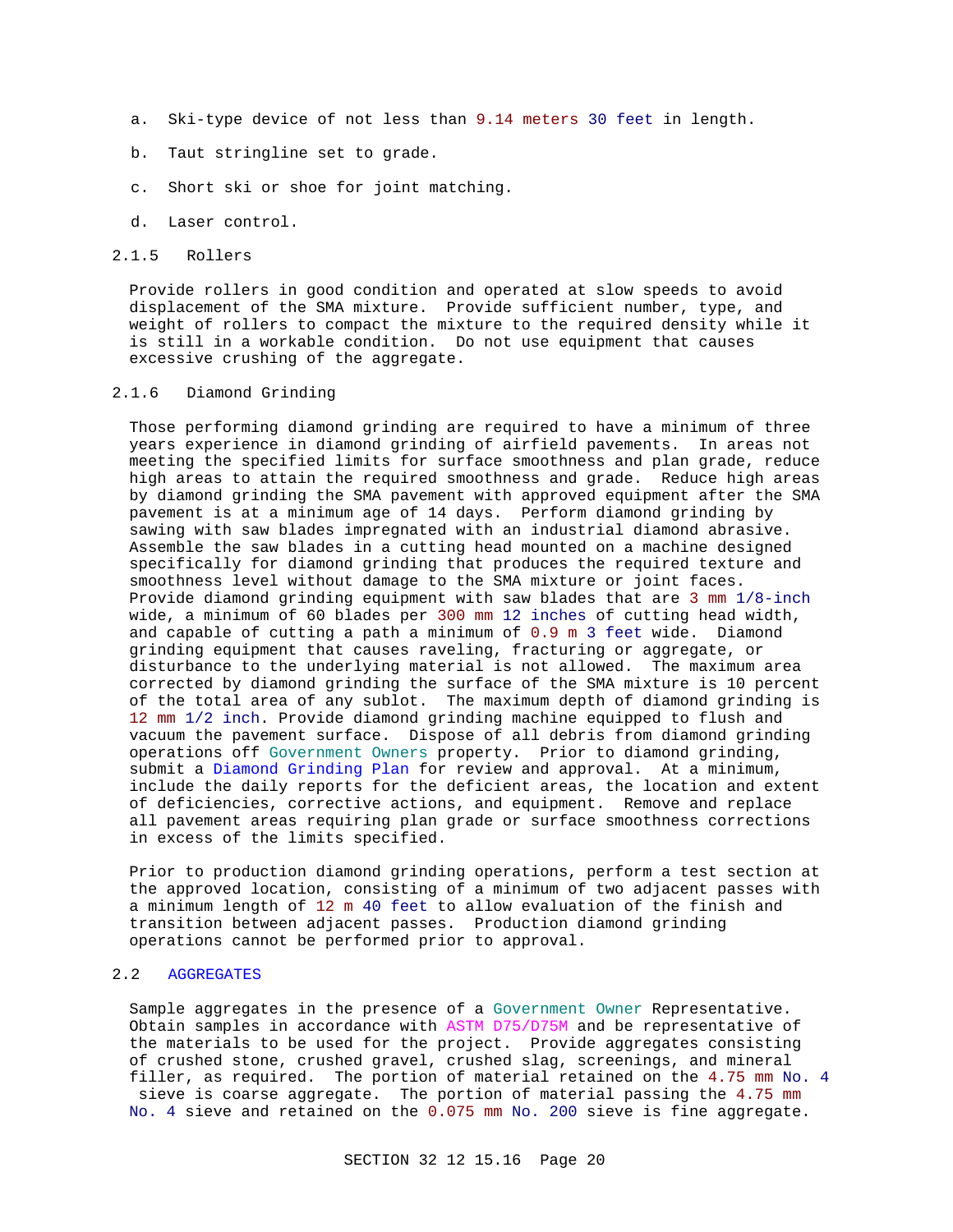The portion passing the 0.075 mm No. 200 sieve is defined as mineral filler. Submit sufficient materials to produce 90 kg 200pounds of blended mixture for mix design verification. Submit all aggregates test results and samples to the Government Engineer at least 14 days prior to start of construction. Perform job aggregate testing no earlier than 6 months before Contract award.

2.2.1 Coarse Aggregate

### 

NOTE: The requirement for sulfate soundness (requirement b., below) may be deleted in climates where freeze-thaw does not occur. However, in these areas where freeze-thaw does not occur, requirement b., should remain if experience has shown that this test separates good performing aggregates from bad performing aggregates. Retain this requirement for all Navy projects.

Percentage of Wear (ASTM C131/C131M) must generally not exceed 30. Aggregates with a higher percentage of wear may be specified, provided a satisfactory record under similar conditions of service and exposure has been demonstrated. 

Provide coarse aggregate consisting of sound, tough, durable particles, free from films of material that would prevent thorough coating and bonding with the asphalt binder and free from organic matter and other deleterious substances. Provide coarse aggregate particles meeting the following requirements:

- a. Loss no greater than 30 percent after 500 revolutions when tested in accordance with ASTM C131/C131M.
- b. Sodium sulfate soundness loss not exceeding 12 percent, or the magnesium sulfate soundness loss not exceeding 18 percent after five cycles when tested in accordance with ASTM C88.
- c. At least 95 percent by weight of coarse aggregate contain at least two or more fractured faces when tested in accordance with ASTM D5821 with fractured faces produced by crushing.
- d. Provide aggregate with essentially cubical particles and containing no more than 20 percent, by weight, of flat and elongated particles (3:1 ratio of maximum to minimum) when tested in accordance with ASTM D4791.
- e. Provide aggregates with absorption not greater than 2 percent when tested in accordance with ASTM C127.
- f. Provide aggregate with clay lumps and friable particles not exceeding 0.3 percent, by weight, when testing in accordance with ASTM C142/C142M.

# 2.2.2 Fine Aggregate

NOTE: Set the lower limit for uncompacted void content (requirement c., below) at 45 for fine aggregate angularity unless local experiences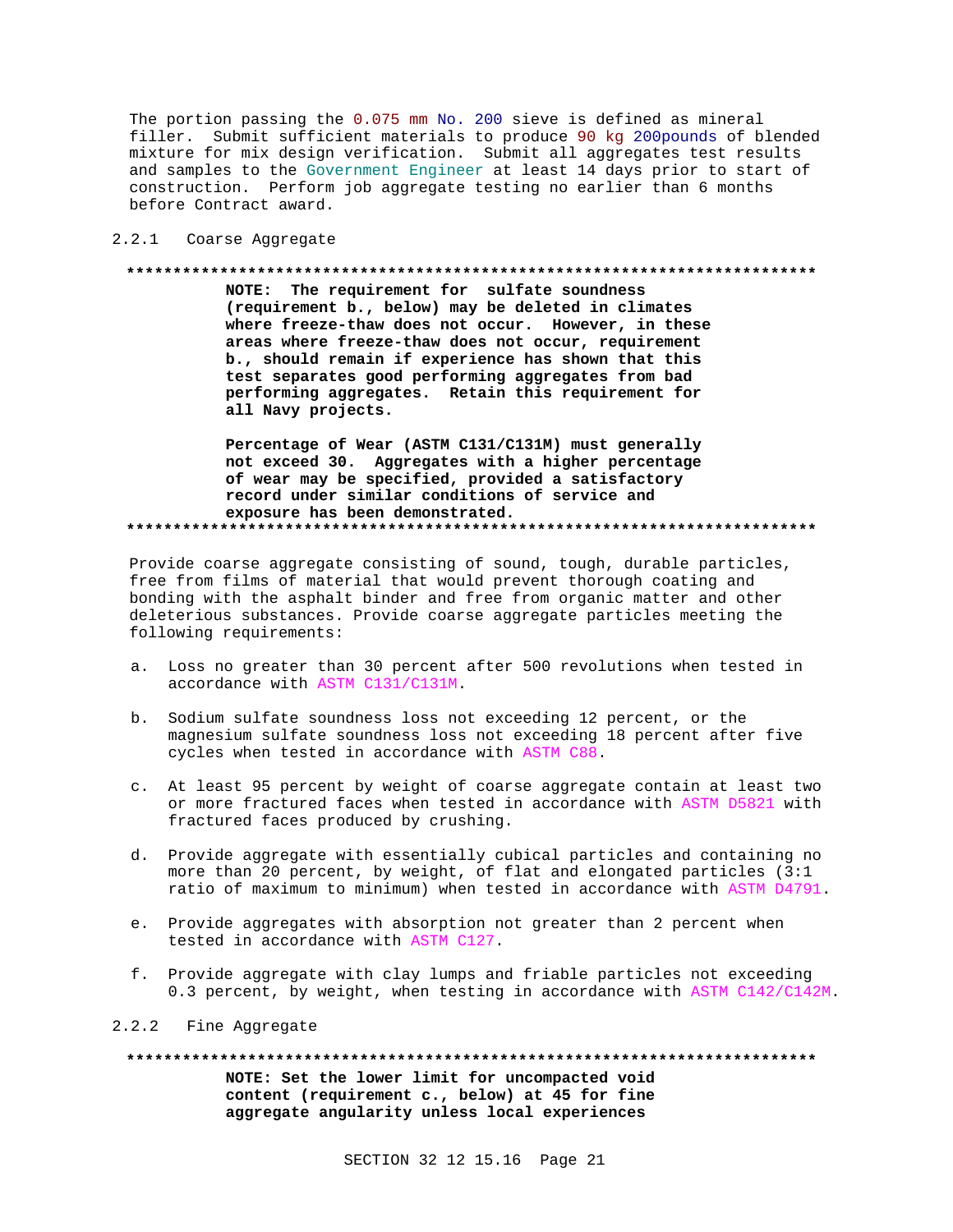# **indicates that a lower value can be used. There are some aggregates which have a good performance record and have an uncompacted void content less than 45. In no case should the limit be set less than 43. \*\*\*\*\*\*\*\*\*\*\*\*\*\*\*\*\*\*\*\*\*\*\*\*\*\*\*\*\*\*\*\*\*\*\*\*\*\*\*\*\*\*\*\*\*\*\*\*\*\*\*\*\*\*\*\*\*\*\*\*\*\*\*\*\*\*\*\*\*\*\*\*\*\***

Provide fine aggregate consisting of clean, sound, tough, durable particles. Provide aggregate particles free from coatings of clay, silt, or any objectionable material, containing no clay balls and meet the following requirements:

- a. Fine aggregate portion of the blended aggregate consisting of 100 percent crushed manufactured fines. No natural sand is allowed.
- b. Individual fine aggregate sources with a sand equivalent value greater than 45 when tested in accordance with ASTM D2419.
- c. Fine aggregate portion of the blended aggregate with an uncompacted void content greater than 45.0 percent when tested in accordance with AASHTO T 304 Method A.
- d. Clay lumps and friable particles not exceeding 0.3 percent, by weight, when tested in accordance with ASTM C142/C142M.
- 2.2.3 Mineral Filler

Provide mineral filler consisting of a non-plastic material meeting the requirements of ASTM D242/D242M.

2.2.4 Aggregate Gradation

Provide a combined aggregate gradation that conforms to gradations specified in Table 4, when tested in accordance with ASTM C136/C136M and ASTM C117, and does not vary from the low limit on one sieve to the high limit on the adjacent sieve or vice versa, but grades uniformly from coarse to fine. Individual aggregate test tolerances can be found in Table 8; however, the JMF must be in compliance with the specification range.

| Table 4. Aggregate Gradations |                         |  |
|-------------------------------|-------------------------|--|
| Sieve Size, mm inches         | Percent Passing by Mass |  |
| 25.0 1 inch                   |                         |  |
| 19.0 3/4 inch                 | 100                     |  |
| 12.5 1/2 inch                 | $90 - 100$              |  |
| 9.5 3/8 inch                  | $50 - 85$               |  |
| $4.75$ No. $4$                | $20 - 40$               |  |
| $2.36$ No. 8                  | $16 - 28$               |  |
| 1.18 No. 16                   |                         |  |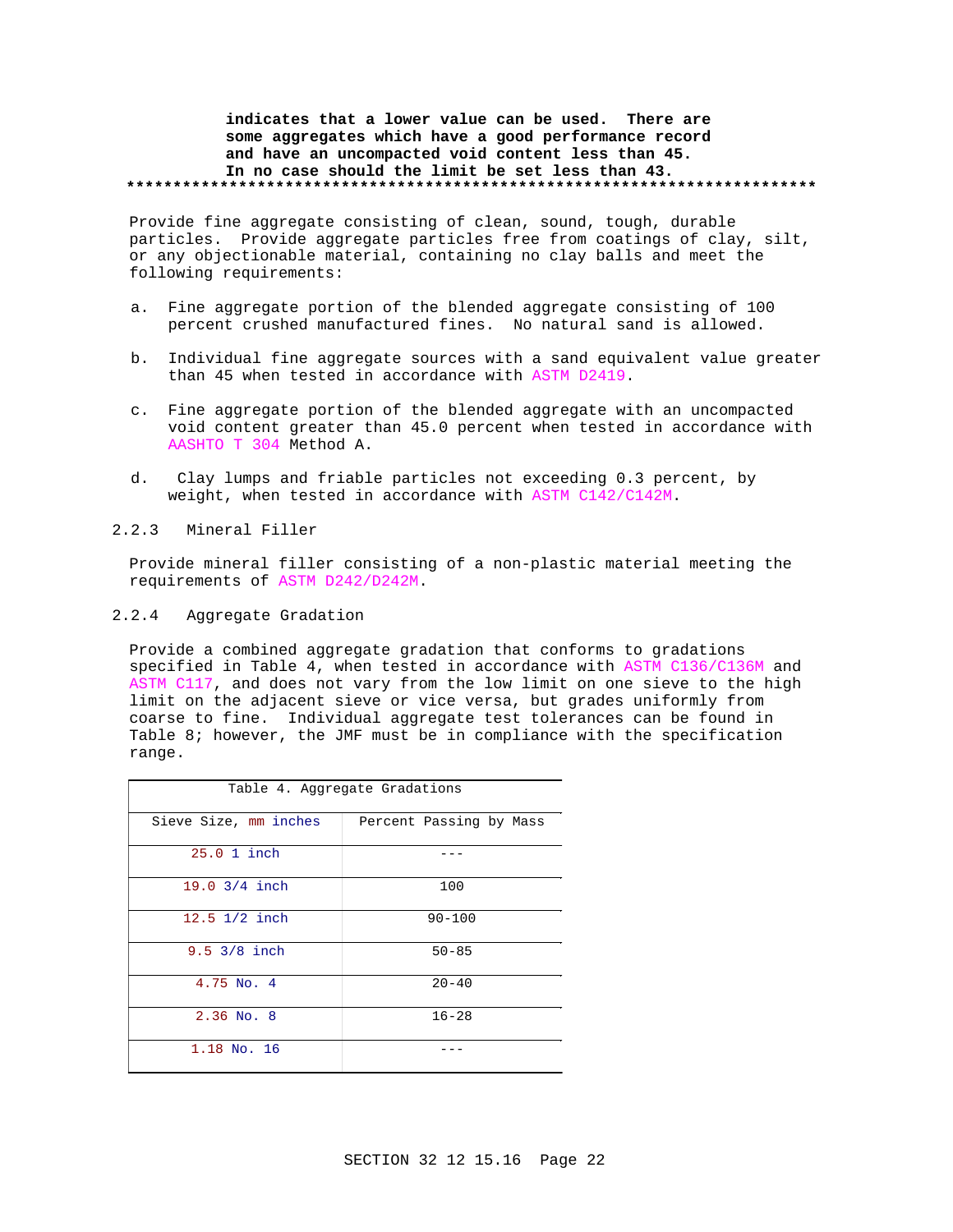| Table 4. Aggregate Gradations |                         |  |
|-------------------------------|-------------------------|--|
| Sieve Size, mm inches         | Percent Passing by Mass |  |
| $0.60$ No. 30                 |                         |  |
| $0.30$ No. 50                 |                         |  |
| $0.15$ No. $100$              |                         |  |
| $0.075$ No. 200               | $8 - 11$                |  |

# 2.2.5 Fiber Stabilizer

# **\*\*\*\*\*\*\*\*\*\*\*\*\*\*\*\*\*\*\*\*\*\*\*\*\*\*\*\*\*\*\*\*\*\*\*\*\*\*\*\*\*\*\*\*\*\*\*\*\*\*\*\*\*\*\*\*\*\*\*\*\*\*\*\*\*\*\*\*\*\*\*\*\*\* NOTE: Fibers, either cellulose or mineral, must be used in the SMA mixture. \*\*\*\*\*\*\*\*\*\*\*\*\*\*\*\*\*\*\*\*\*\*\*\*\*\*\*\*\*\*\*\*\*\*\*\*\*\*\*\*\*\*\*\*\*\*\*\*\*\*\*\*\*\*\*\*\*\*\*\*\*\*\*\*\*\*\*\*\*\*\*\*\*\***

Provide a fiber stabilizer to be used in all SMA mixtures. Provide a stabilizer consisting of cellulose or mineral fibers and in amounts sufficient to prevent draindown exceeding 0.3 percent when tested in accordance with ASTM D6390. Submit copies of certified test data. Requirements and test procedures are outlined in Tables 5 and 6.

| Table 5. Cellulose Fibers Quality Requirements                                                                                                                                                                                          |                                          |  |
|-----------------------------------------------------------------------------------------------------------------------------------------------------------------------------------------------------------------------------------------|------------------------------------------|--|
| Properties                                                                                                                                                                                                                              | Requirement                              |  |
| Sieve Analysis Method A - Alpine Sieve (1) Analysis                                                                                                                                                                                     |                                          |  |
| Fiber length                                                                                                                                                                                                                            | $6 \text{ mm } 0.25 \text{ inch } (max)$ |  |
| Passing 0.15 mm No. 100 sieve                                                                                                                                                                                                           | 70 percent (± 10%)                       |  |
| Sieve Analysis Method B - Mesh Screen (2) Analysis                                                                                                                                                                                      |                                          |  |
| Fiber length                                                                                                                                                                                                                            | $6 \text{ mm } 0.25 \text{ inch } (max)$ |  |
| Passing 0.850 mm No. 20 sieve                                                                                                                                                                                                           | 85 percent (± 10%)                       |  |
| Passing 0.425 mm No. 40 sieve                                                                                                                                                                                                           | 65 percent $(\pm 10\%)$                  |  |
| Passing 0.106 mm No. 140 sieve                                                                                                                                                                                                          | $30$ percent $(\pm 10\%)$                |  |
| Ash Content (3)                                                                                                                                                                                                                         | 18 percent $(t + 5)$ non-volatiles       |  |
| pH (4)                                                                                                                                                                                                                                  | $7.5$ ( $\pm$ 1.0)                       |  |
| Oil Absorption (5)                                                                                                                                                                                                                      | $5.0$ ( $\pm$ 1.0)(times fiber weight)   |  |
| Moisture Content (6)                                                                                                                                                                                                                    | <5 percent (by weight)                   |  |
| (1) This test is performed using an Alpine Air Jet Sieve (Type 200 LS). A<br>representative 5-gram sample of fiber is sieved for 14 minutes at a controlled vacuum<br>of 75 kPa 11 psi. The portion remaining on the screen is weighed. |                                          |  |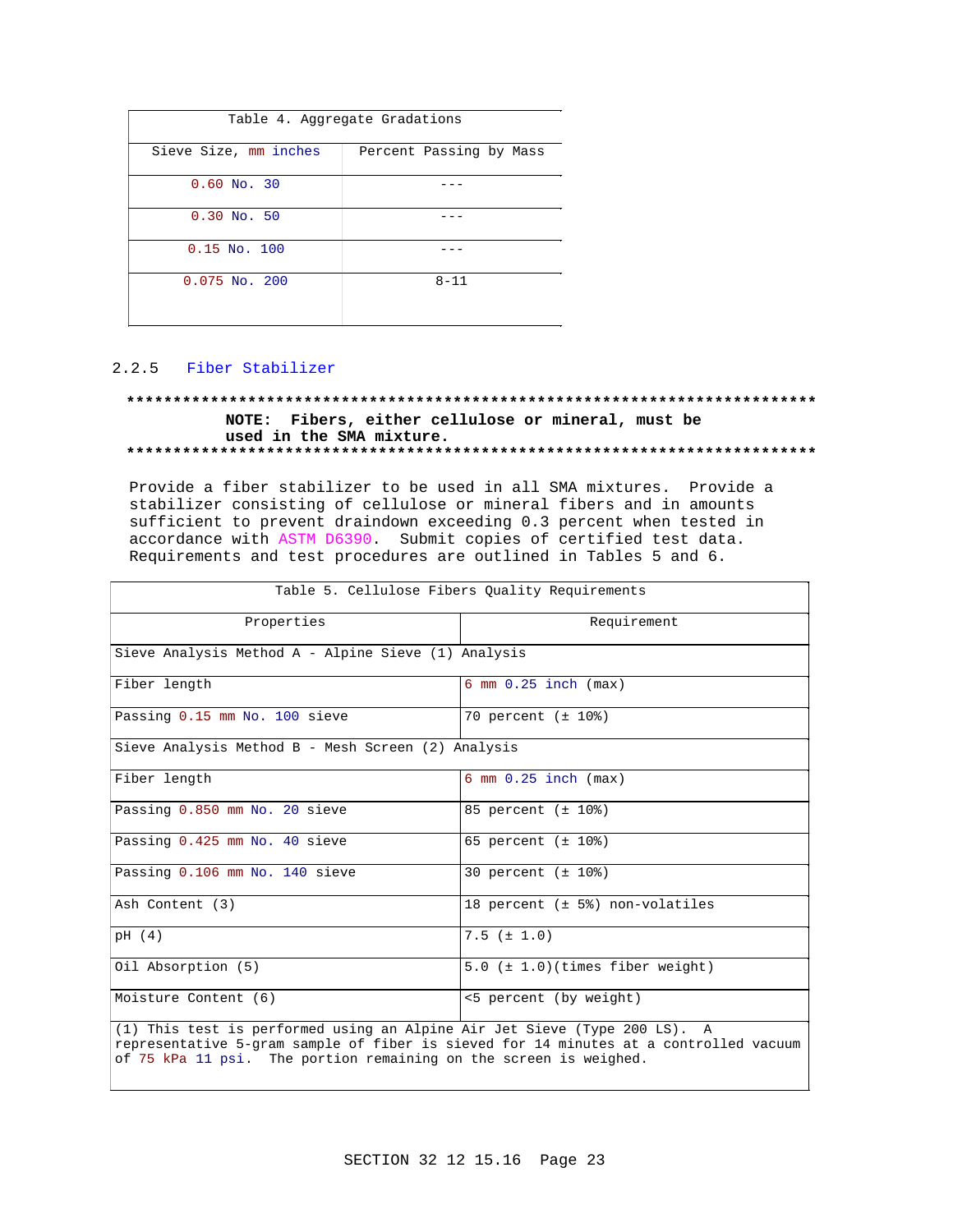| Table 5. Cellulose Fibers Quality Requirements                                                                                                                                                                                                                                                                                                                                                                                                                                                                                                                                  |             |  |
|---------------------------------------------------------------------------------------------------------------------------------------------------------------------------------------------------------------------------------------------------------------------------------------------------------------------------------------------------------------------------------------------------------------------------------------------------------------------------------------------------------------------------------------------------------------------------------|-------------|--|
| Properties                                                                                                                                                                                                                                                                                                                                                                                                                                                                                                                                                                      | Requirement |  |
| (2) This test is performed using standard 850, 425, 250, 180, 150, 106 micron No. 20,<br>40, 60, 80, 100, 140 sieves, nylon brushes, and a shaker. A representative 10-gram<br>sample of fiber is sieved using a shaker and two nylon brushes on each screen.<br>The<br>amount retained on each sieve is weighed and the percentage passing calculated.<br>The<br>repeatability of this method is suspect and needs to be verified.                                                                                                                                             |             |  |
| (3) A representative 2-3 gram sample of fiber is placed in a tared crucible and<br>heated between 595 and 650 degrees C 1100 and 1200 degrees F for not less than 2<br>The crucible and ash are cooled in a desiccator and reweighed.<br>hours.                                                                                                                                                                                                                                                                                                                                 |             |  |
| (4) Five grams of fiber is added to 100 mL of distilled water, stirred, and let sit<br>for 30 minutes. The pH is determined with a probe calibrated with pH 7.0 buffer.                                                                                                                                                                                                                                                                                                                                                                                                         |             |  |
| (5) Five grams of fiber is accurately weighed and suspended in an excess of mineral<br>spirits for not less than 5 minutes to ensure total saturation. It is then placed in<br>a screen mesh strainer (approximately 0.5 square millimeter hole size) and shaken on<br>a wrist-action shaker for 10 minutes (approximately 31.75 mm 1.25 inch motion at 240<br>shakes/minute). The shaken mass is then transferred without touching, to a tared<br>container and weighed. Results are reported as the amount (number of times its own<br>weight) the fibers are able to absorb. |             |  |
| (6) Ten grams of fiber is weighed and placed in a 121 degree C 250 degrees F<br>forced-air oven for 2 hours. The sample is then reweighed immediately upon removal<br>from the oven.                                                                                                                                                                                                                                                                                                                                                                                            |             |  |

|                                                                                | Table 6. Mineral Fibers Quality Requirements |
|--------------------------------------------------------------------------------|----------------------------------------------|
| Properties                                                                     | Requirement                                  |
| Sieve Analysis                                                                 |                                              |
| Fiber length $(1)$                                                             | 6 mm 0.25 inch max mean test value           |
| Thickness(2)                                                                   | 0.005 mm 0.0002 inch max mean test value     |
| Shot content $(3)$                                                             |                                              |
| $0.250$ mm No. $60$ sieve                                                      | 95 percent passing (min)                     |
| 0.063 mm No. 230 sieve                                                         | 65 percent passing (min                      |
| (1) The fiber length is determined according to the Baur McNett fractionation. |                                              |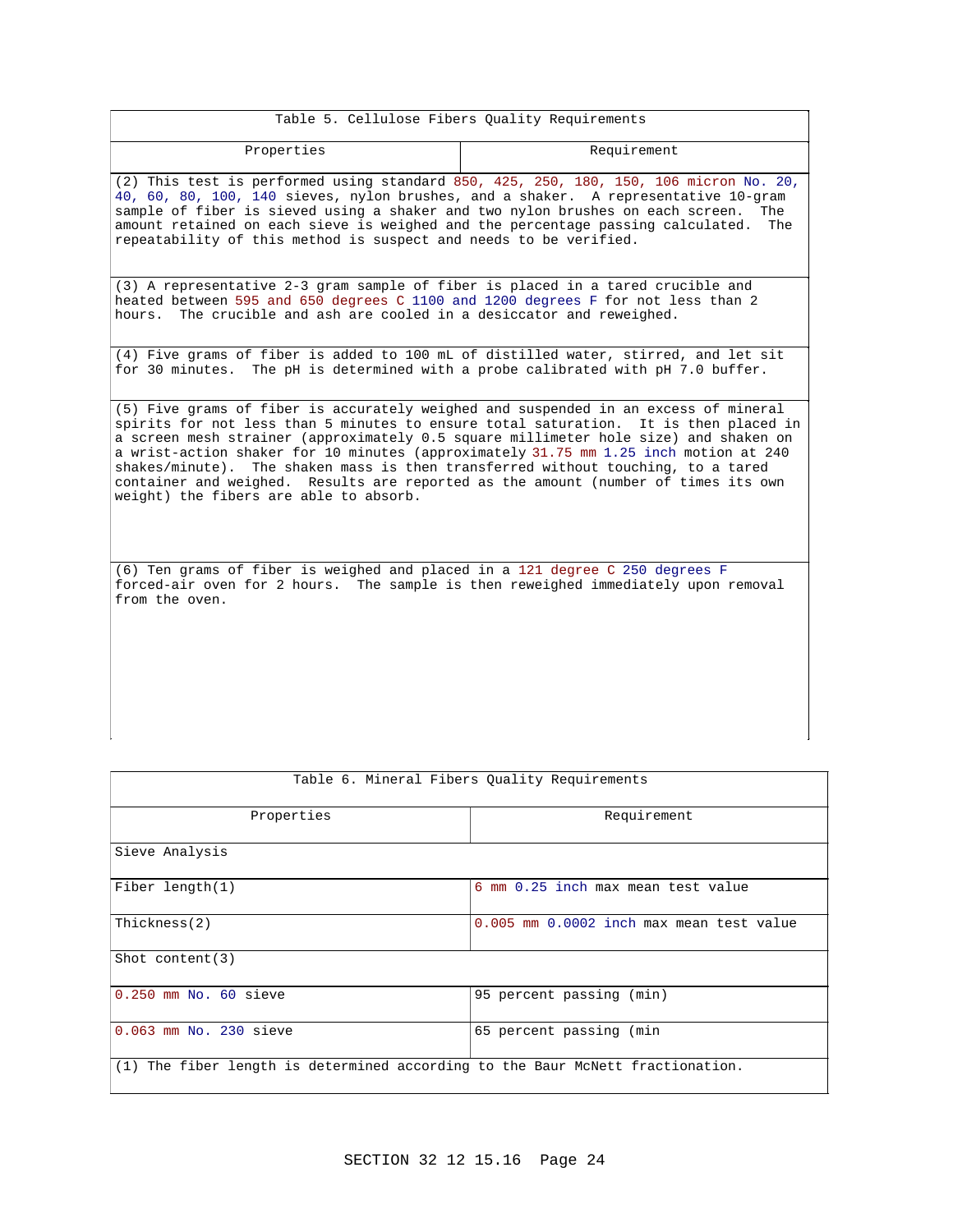| Table 6. Mineral Fibers Quality Requirements                                                                                                                                                                                        |             |  |
|-------------------------------------------------------------------------------------------------------------------------------------------------------------------------------------------------------------------------------------|-------------|--|
| Properties                                                                                                                                                                                                                          | Requirement |  |
| (2) The fiber diameter is determined by measuring at least 200 fibers in a phase<br>contrast microscope.                                                                                                                            |             |  |
| (3) Shot content is a measure of non-fibrous material. The shot content is determined<br>on vibrating sieves. Two sieves, 0.25 mm No. 60 and 0.063 mm No. 230, are typically<br>utilized; for additional information see ASTM C612. |             |  |

#### $2.3$ ASPHALT CEMENT BINDER

 $\overline{\phantom{a}}$ 

#### 

 $\overline{\phantom{a}}$ 

NOTE: Specify Performance Graded (PG) asphalt binders wherever available. Use a bumped grade of asphalt binder. In most areas of the US this would be a 76-22 but will vary in colder climates to match the lower PG requirements used by the local DOT.

# Retain bracketed verification testing text for runway, taxiway, and apron projects.

[Provide asphalt binder that conforms to ASTM D6373 or AASHTO M 320, Performance Grade (PG) [ ]]. [Provide asphalt binder that conforms to ASTM D946/D946M Penetration Grade [\_\_\_\_\_]]. Provide test data indicating grade certification by the supplier at the time of delivery of each load to the mix plant. Submit copies of these certifications to the GovernmentEngineer. The supplier is defined as the last source of any modification to the binder. The Government Engineer may sample and test the binder at the mix plant at any time before or during mix production. [Obtain samples for this verification testing in accordance with ASTM D140/D140M and in the presence of the Government Engineer. Provide these samples to the Government Engineer for the verification testing, which will be performed at the Governments Engineers expense. Submit 20 L 5 gallon sample of the asphalt binder specified for mix design verification and approval not less than 14 days before start of the test section.]

# 2.4 MIX DESIGN

NOTE: Use 50 blow Marshall hand-held hammer compaction or 50 gyration Superpave gyratory compaction for all SMA mixtures. 

Develop the mix design. Perform Job Mix Formula (JMF) and aggregates testing no earlier than 6 months before Contract award. Provide SMA mixture composed of crushed aggregate, mineral filler if required, a fiber stabilizer, and asphalt binder. Provide aggregate fractions sized, handled in separate size groups, and combined in such proportions that the resulting mixture meets the grading requirements of the Table 4. Do not produce SMA mixture for payment until a JMF has been approved. Design the SMA mixture using 50 blows with hand-held hammer procedures contained in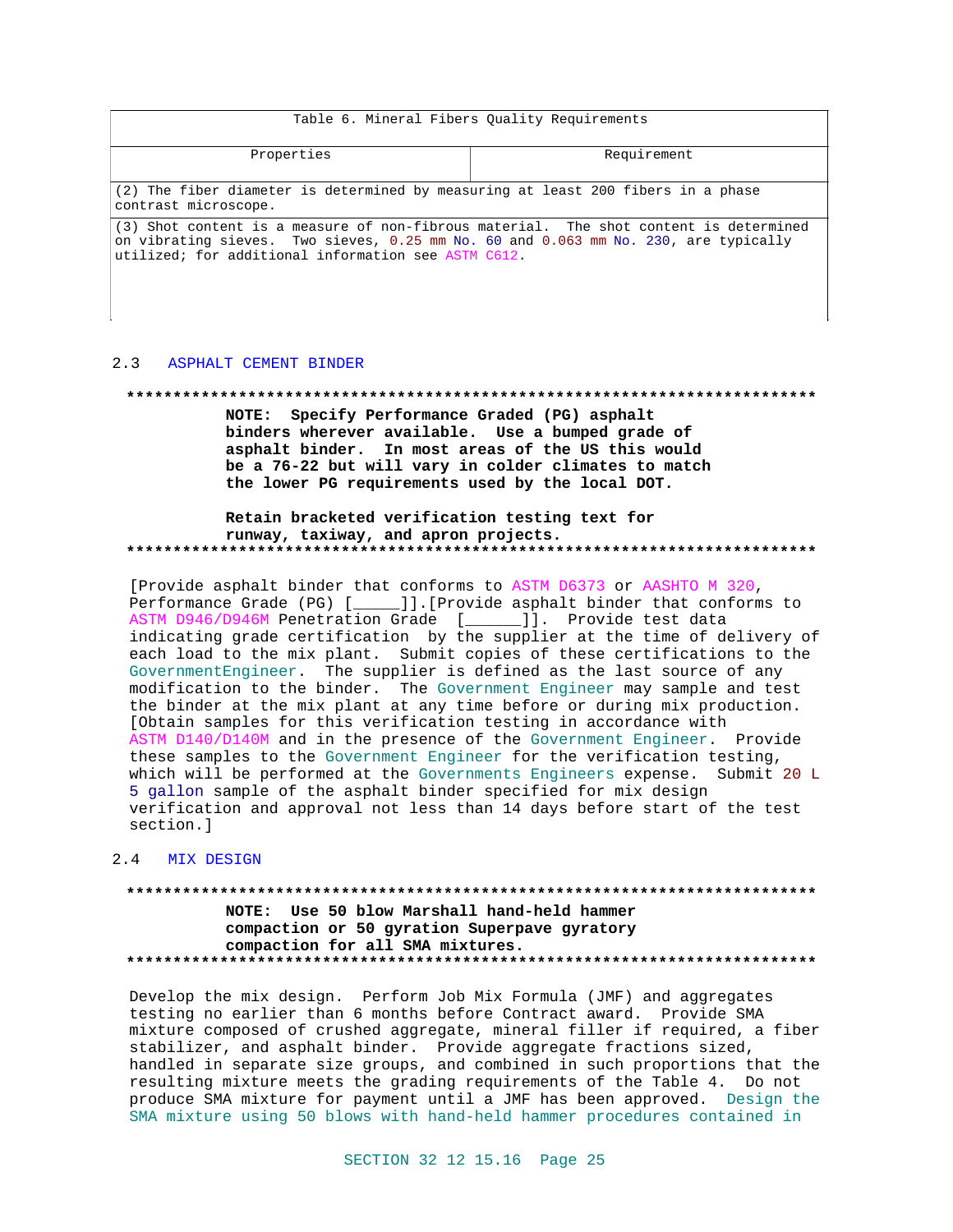AI MS-2 and the criteria shown in Table 7A. Design the SMA mixture using the Superpave gyratory compactor set at 50 gyrations and the criteria shown in Table 7B. Prepare samples at various asphalt contents and compacted in accordance with ASTM D6925, AASHTO M 325 and AASHTO R 46. Use laboratory compaction temperatures for Polymer Modified Asphalts as recommended by the asphalt binder manufacturer. If the Tensile Strength Ratio (TSR) of the composite mixture, as determined by ASTM D4867/D4867M, is less than 75 percent, reject the aggregates or treat the SMA mixture with an anti-stripping agent. Add a sufficient amount of anti-stripping agent to produce a TSR of not less than 75 percent. If an anti-strip agent is required, provide it at no additional cost to the Government. Provide sufficient materials to produce 90 kg 200 pounds of blended mixture to the Government Engineer for verification of mix design at least 14 days prior to construction of test section.

# 2.4.1 JMF Requirements

Submit the job mix formula in writing, for approval, at least 14 days prior to the start of the test section including as a minimum:

- a. Percent passing each sieve size
- b. Percent of asphalt binder
- c. Percent of each aggregate and mineral filler to be used
- d. Asphalt penetration grade or Performance Grade (PG)
- e. Type and amount of stabilizer
- f. Number of blows of hammer per side of molded specimen. Number of Superpave gyratory compactor gyrations
- g. Lab mixing temperature
- h. Lab compaction temperature
- i. Temperature-viscosity relationship of the asphalt binder
- j. Plot of the combined gradation on the 0.45 power gradation chart, stating the nominal maximum size
- k. Graphical plots and summary tabulation of air voids, voids in mineral aggregate, and unit weight versus asphalt content as shown in AI MS-2. Include summary tabulation that includes individual specimen data for each specimen tested
- l. Specific gravity and absorption of each aggregate
- m. Percent particles with two or more fractured faces (in coarse aggregate)
- n. Fine aggregate angularity
- o. Percent flat or elongated particles (in coarse aggregate)
- p. Tensile Strength Ratio and wet/dry specimen test results
- q. Antistrip agent (if required)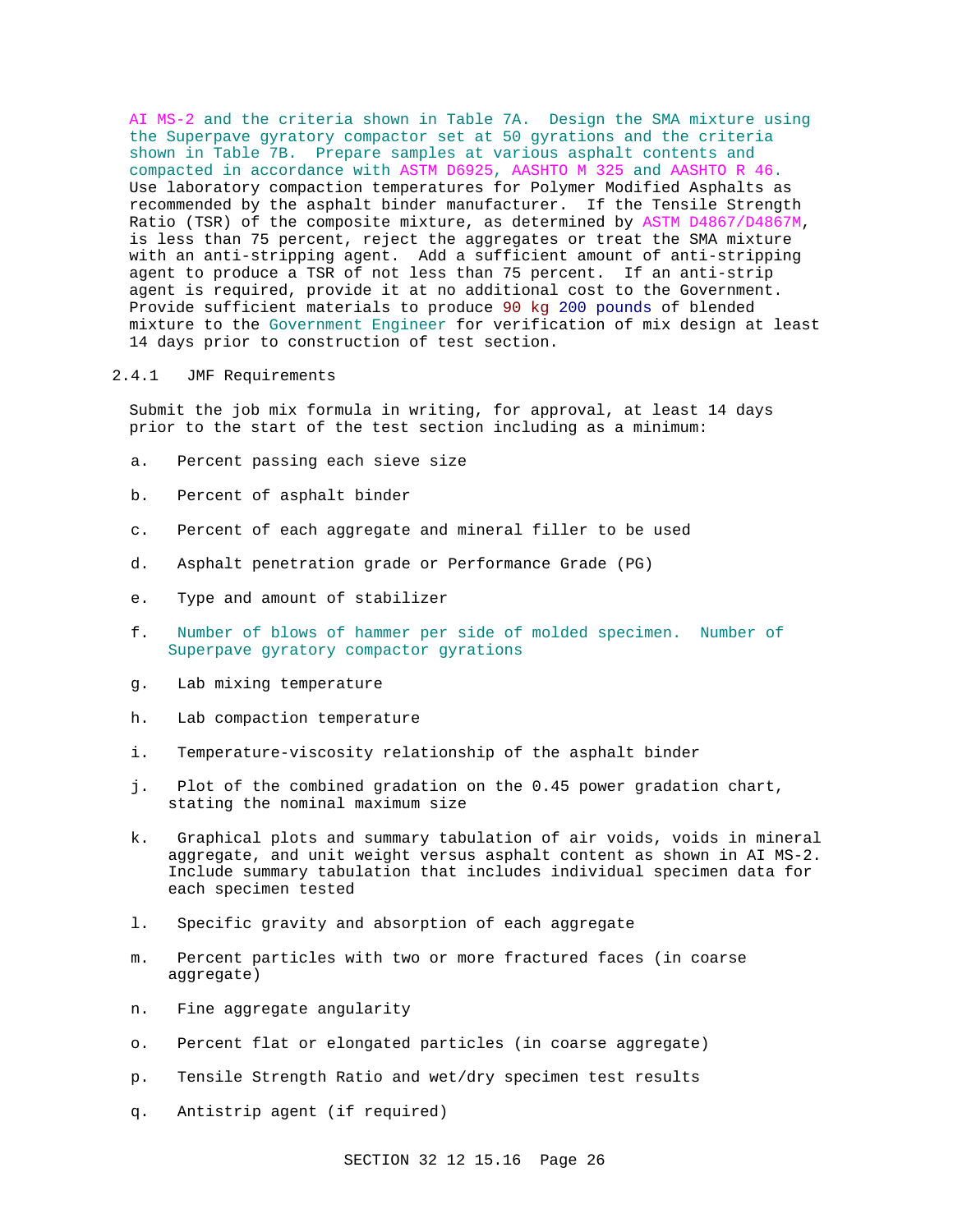# r. List of all modifiers

# s. Percent draindown

| Table 7A. Marshall Mix Design Criteria                                         |             |  |  |
|--------------------------------------------------------------------------------|-------------|--|--|
| Test Property                                                                  | 50 Blow Mix |  |  |
| Air voids, percent                                                             | 3.5(1)      |  |  |
| Percent Voids in mineral aggregate<br>(minimum)                                | 17.0        |  |  |
| TSR, minimum percent                                                           | 75          |  |  |
| Draindown, percent (maximum)                                                   | 0.3         |  |  |
| (1) Select the JMF asphalt content corresponding to an air void content of 3.5 |             |  |  |

percent. Verify the other properties of Table 7A meet the specification requirements at the asphalt content.

| Table 7B Superpave Gyratory Mix Design Criteria                                |                 |  |
|--------------------------------------------------------------------------------|-----------------|--|
| Test Property                                                                  | 50 Gyration mix |  |
| Air voids, percent (1)                                                         | 3.5(1)          |  |
| Percent Voids in mineral aggregate<br>(minimum)                                | 17.0            |  |
| TSR, minimum percent                                                           | 75              |  |
| Draindown, percent (maximum)                                                   | 0.3             |  |
| (1) Select the JMF asphalt content corresponding to an air void content of 3.5 |                 |  |

percent. Verify the other properties of Table 7B meet the specification requirements at the asphalt content.

# 2.4.2 Adjustments to JMF

The JMF for each mixture must be in effect until a new formula is approved in writing by the Government Engineer. Should a change in sources of any materials be made, submit for approval by the Government Engineer, a new mix design and a new JMF before the new material is used. Make minor adjustments within the specification limits to the JMF to optimize mix volumetric properties. Adjustments to the original JMF are limited to plus or minus 4 percent on the 4.75 mm No.4 and coarser sieves; plus or minus 3 percent on the 2.36 mm No. 8 to 0.30 mm No. 50sieve; and plus or minus 1 percent on the 0.15 mm No. 100 sieve. Adjustments to the JMF are limited to plus or minus 1.0 percent on the 0.075 mm No. 200sieve. Asphalt content adjustments are limited to plus or minus 0.40 from the original JMF. If adjustments are needed that exceed these limits, develop a new mix design.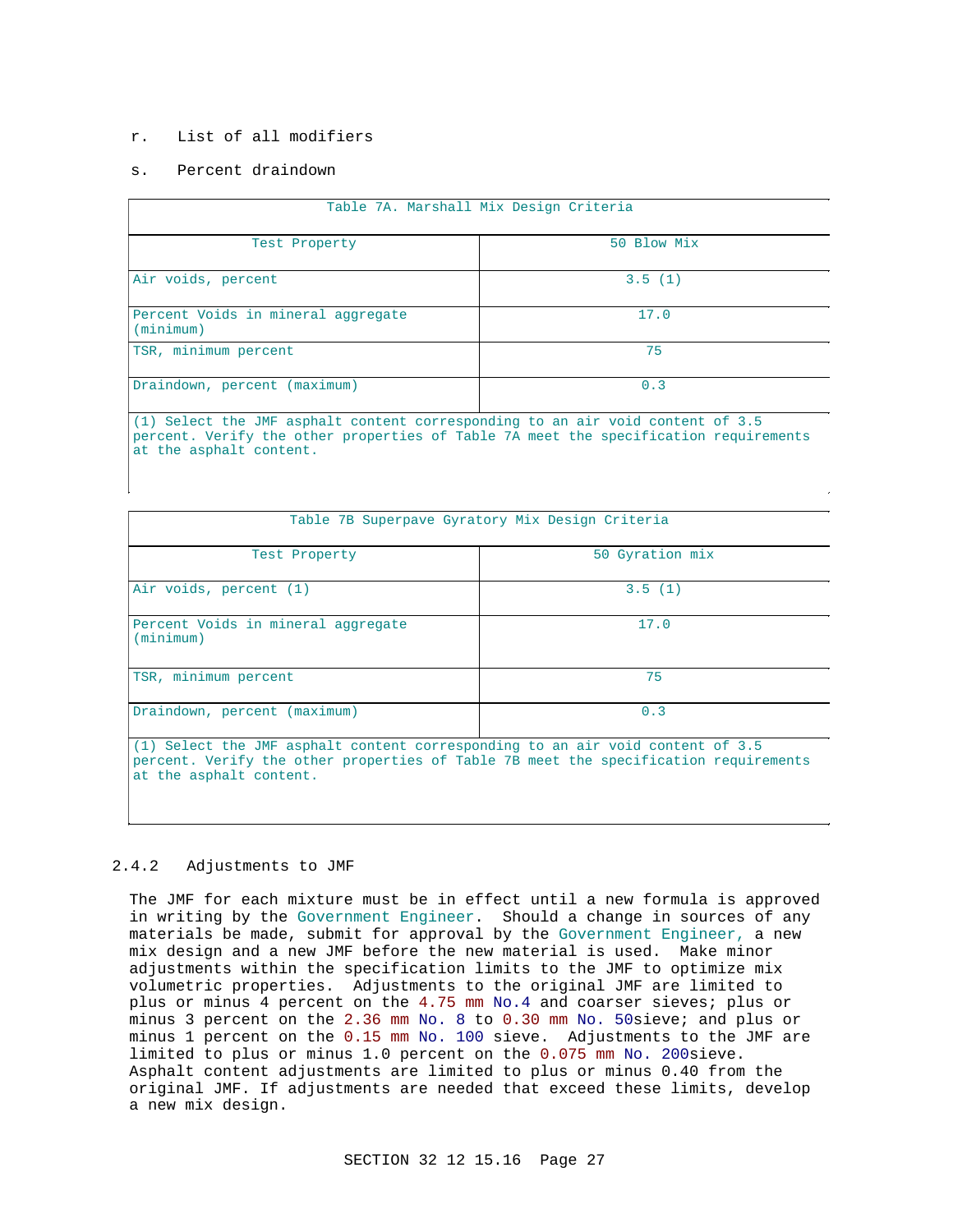### PART 3 EXECUTION

# 3.1 CONTRACTOR QUALITY CONTROL

### \*\*\*\*\*\*\*\*\*\*\*\*\*\*\*\*\*\*\*\*\*\* NOTE: The Contractor may be able to meet the specified quality control requirements with in-house capability or may have to hire a material testing firm to provide the required quality control testing.

#### $3.1.1$ General Requirements

Submit the Quality Control Plan. Do not produce SMA mixture for payment until the quality control plan has been approved. In the quality control plan address all elements which affect the quality of the SMA mixture including, but not limited to:

- Mix Design and unique JMF identification code  $a.$
- b. Aggregate Grading
- $\mathbf{c}$ . Quality of Materials
- d. Stockpile Management and procedures to prevent contamination
- Mixture proportioning e.
- f. Mixing and Transportation
- Mixture Volumetrics  $q<sub>1</sub>$
- Moisture Content of Mixtures h.
- i. Placing and Finishing
- i. Joints
- Compaction, including SMA-Portland Cement Concrete joints k.
- $1.$ Surface Smoothness
- Truck bed release agent  $m$ .

#### $3.1.2$ Testing Laboratory

Provide a fully equipped asphalt laboratory, located at the plant or job site that is equipped with heating and air conditioning units to maintain a temperature of 24 plus or minus 2.3 degrees C 75 plus or minus 5 degrees F. Provide laboratory facilities that are kept clean and all equipment maintained in proper working condition. Provide the Government Engineer unrestricted access to inspect the laboratory facility, to witness quality control activities, and to perform any check testing desired. The Government Engineer will advise in writing of any noted deficiencies concerning the laboratory facility, equipment, supplies, or testing personnel and procedures. When the deficiencies are serious enough to adversely affect test results, immediately suspend the incorporation of the materials into the work. Incorporation of the materials into the work will not be permitted to resume until the deficiencies are corrected.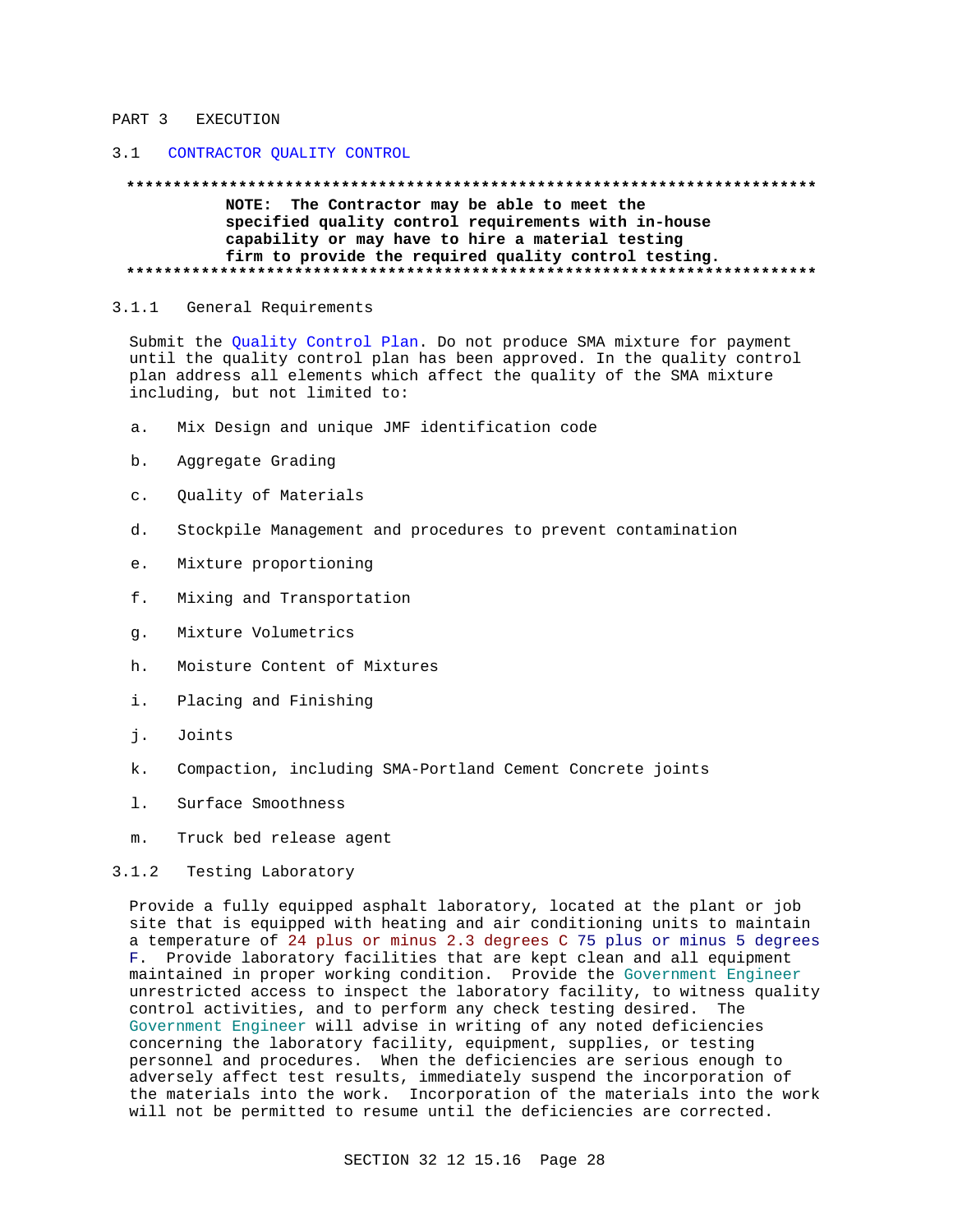# 3.1.3 Quality Control Testing

Perform all quality control tests applicable to these specifications and as set forth in the Quality Control Program. Required elements of the testing program include, but are not limited to, tests for the control of asphalt content, aggregate gradation, temperatures, aggregate moisture, moisture in the SMA mixture, laboratory air voids, in-place density, grade and smoothness. Develop a Quality Control Testing Plan as part of the Quality Control Program.

# 3.1.3.1 Asphalt Content

A minimum of two tests to determine asphalt content will be performed per lot (a lot is defined in paragraph QUALITY ASSURANCE) by one of the following methods: extraction method in accordance with ASTM D2172/D2172M, Method A or B, the ignition method in accordance with the ASTM D6307, or the nuclear method in accordance with ASTM D4125/D4125M, provided each method is calibrated for the specific mix being used. For the extraction method, determine the weight of ash, as described in ASTM D2172/D2172M, as part of the first extraction test performed at the beginning of plant production; and as part of every tenth extraction test performed thereafter, for the duration of plant production. Use the last weight of ash value in the calculation of the asphalt content for the mixture.

# 3.1.3.2 Aggregate Properties

Determine aggregate gradations a minimum of twice per lot from mechanical analysis of recovered aggregate in accordance with ASTM D5444 or ASTM D6307. For batch plants, test aggregates in accordance with ASTM C136/C136M using actual batch weights to determine the combined aggregate gradation of the mixture. Determine the specific gravity of each aggregate size grouping for each 18,000 metric tons 20,000 tons in accordance with ASTM C127 or ASTM C128. Determine fractured faces for gravel sources for each 18,000 metric tons 20,000 tons in accordance with ASTM D5821. Determine the uncompacted void content of manufactured sand for each 18,000 metric tons 20,000 tons in accordance with AASHTO T 304 Method A.

# 3.1.3.3 Temperatures

Check temperatures at least four times per lot, at necessary locations, to determine the temperature at the dryer, the asphalt binder in the storage tank, the SMA mixture at the plant, and the SMA mixture at the job site.

# 3.1.3.4 Aggregate Moisture

Determine the moisture content of aggregate used for production a minimum of once per lot in accordance with ASTM C566.

# 3.1.3.5 Moisture Content of Mixture

Determine the moisture content of the mixture at least once per lot in accordance with AASHTO T 329.

# 3.1.3.6 Laboratory Air Voids and VMA

Obtain mixture samples at least four times per lot and compacted into specimens, using 50 blows per side with the Marshall hand-held hammer as described in ASTM D6926 50 gyrations of the Superpave gyratory compactor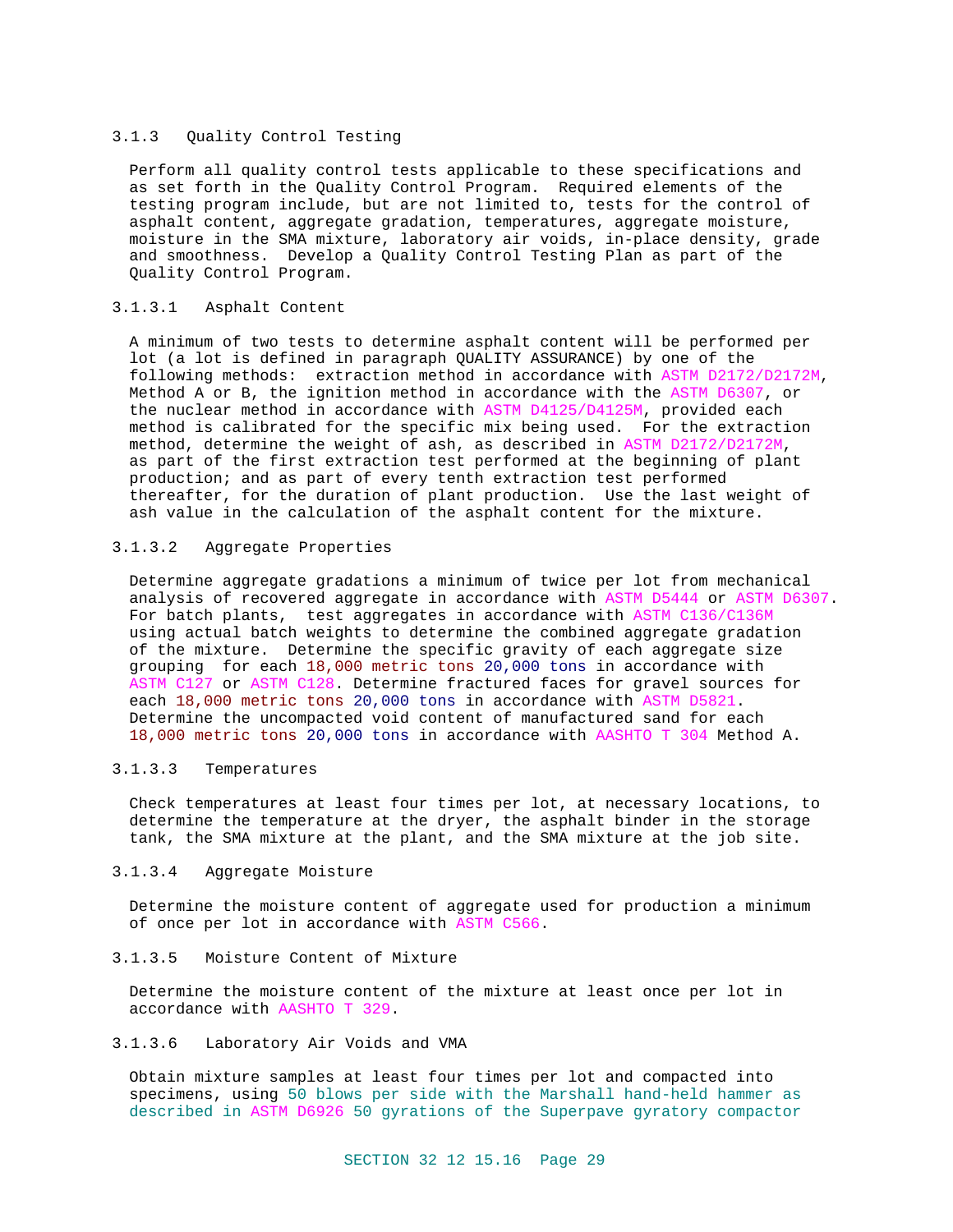as described in ASTM D6925. After compaction, determine the laboratory air voids of each specimen and VMA of each specimen as described in ASTM D6927. Provide mixture with VMA equal to or greater than 17.

# 3.1.3.7 In-Place Density

Conduct any necessary testing to ensure the specified density is achieved. A nuclear gauge or other non-destructive testing device may be used to monitor pavement density but only extracted cores are allowed for acceptance.

# 3.1.3.8 Grade and Smoothness

Conduct the necessary checks to ensure the grade and smoothness requirements are met in accordance with paragraph QUALITY ASSURANCE.

# 3.1.3.9 Additional Testing

Perform any additional testing, deemed necessary to control the process.

# 3.1.3.10 QC Monitoring

Submit all QC test results to the Government Engineer on a daily basis as the tests are performed. The Government Engineer reserves the right to monitor any of the Contractor's quality control testing and to perform duplicate testing as a check to the Contractor's quality control testing.

# 3.1.4 Sampling

When directed by the Government Engineer, sample and test any material which appears inconsistent with similar material being produced, unless such material is voluntarily removed and replaced or deficiencies corrected. Perform all sampling in accordance with standard procedures specified.

# 3.1.5 Control Charts

For process control, establish and maintain linear control charts on both individual samples and the running average of last four samples for the parameters listed in Table 8, as a minimum. Provide electronic copies or post the control charts as directed by the Government Engineer and maintain current at all times. Identify the following on the control charts, the project number, the test parameter being plotted, the individual sample numbers, the Action and Suspension Limits listed in Table 8 applicable to the test parameter being plotted, and the test results. Also show target values (JMF) on the control charts as indicators of central tendency for the cumulative percent passing, asphalt content, and laboratory air voids parameters. When the test results exceed either applicable Action Limit, take immediate steps to bring the process back in control. When the test results exceed either applicable Suspension Limit, halt production until the problem is solved. When the Suspension Limit is exceeded for individual values or running average, the Government Engineer has the option to require removal and replacement of the material represented by the samples or to leave in place and base acceptance on mixture volumetric properties and in place density. Use the control charts as part of the process control system for identifying trends so that potential problems can be corrected before they occur. Make decisions concerning mix modifications based on analysis of the results provided in the control charts. In the Quality Control Plan,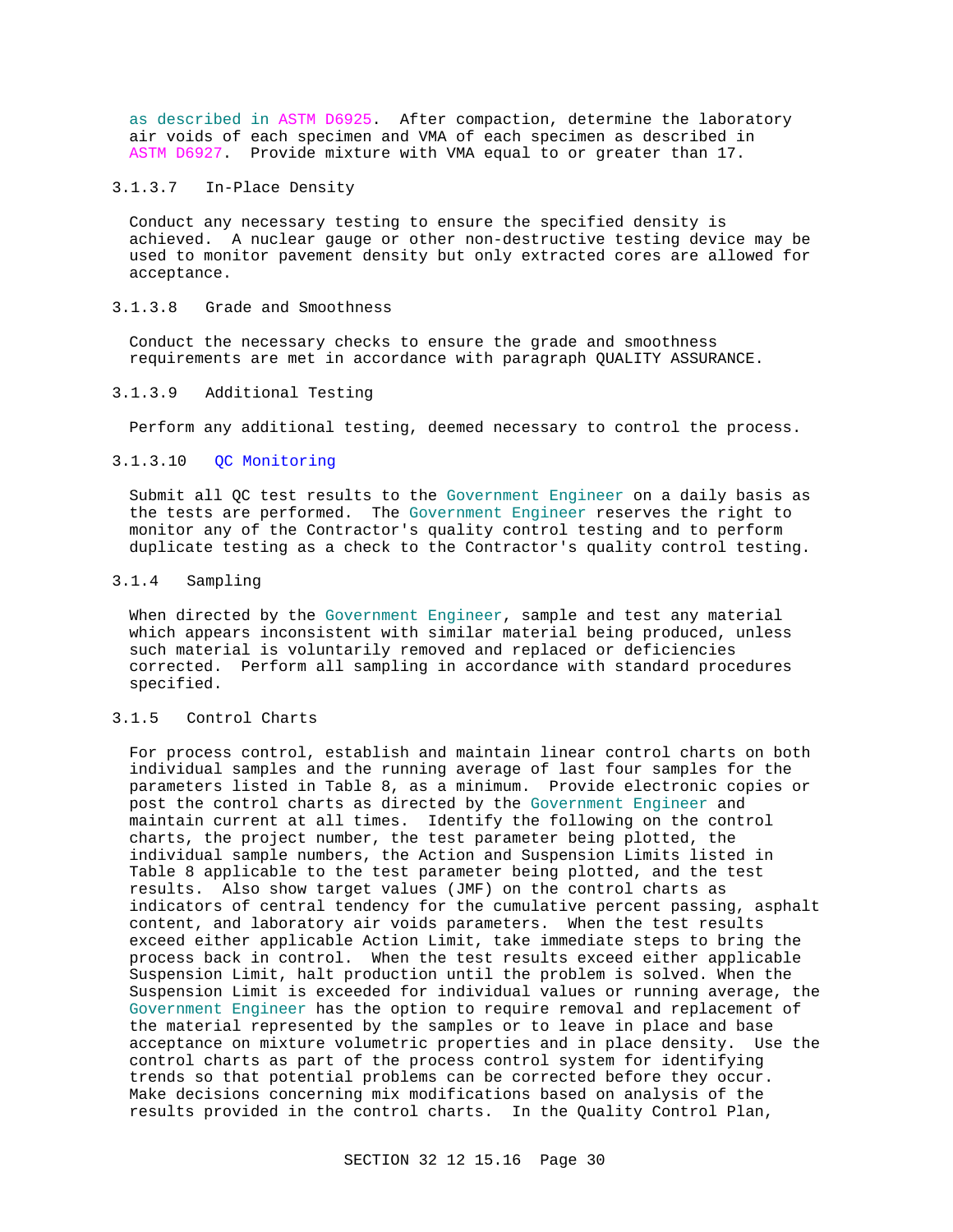indicate the appropriate action to be taken to bring the process into control when certain parameters exceed their Action Limits.

| Table 8. Action and Suspension Limits for the Parameters to be Plotted on Individual<br>and Running Average Control Charts |                                                                                                                        |       |                                         |                     |  |
|----------------------------------------------------------------------------------------------------------------------------|------------------------------------------------------------------------------------------------------------------------|-------|-----------------------------------------|---------------------|--|
|                                                                                                                            | Individual Samples                                                                                                     |       | Running Average of<br>Last Four Samples |                     |  |
| Parameter to be Plotted                                                                                                    | Action Limit Suspension                                                                                                | Limit | Action<br>Limit                         | Suspension<br>Limit |  |
| 4.75 mm No. 4 sieve, Cumulative Percent<br>Passing, deviation from JMF target; plus<br>or minus values                     | 6                                                                                                                      | 8     | 4                                       | 5.                  |  |
| 0.60 mm No. 30 sieve, Cumulative Percent<br>Passing, deviation from JMF target; plus<br>or minus values                    | $\overline{4}$                                                                                                         | б.    | $\mathcal{L}$                           | 4                   |  |
| 0.075 mm No. 200 sieve, Cumulative<br>Percent Passing, deviation from JMF<br>target; plus or minus values                  | 1.4                                                                                                                    | 2.0   | 1.1                                     | 1.5                 |  |
| Asphalt content, percent deviation from<br>JMF target; plus or minus values                                                | 0.4                                                                                                                    | 0.5   | 0.2                                     | 0.3                 |  |
| Laboratory Air Voids, percent deviation<br>from JMF target value                                                           | No specific action and suspension limits set<br>since this parameter is used to determine<br>percent payment parameter |       |                                         |                     |  |
| In-place Mat Density, percent of TMD                                                                                       | No specific action and suspension limits set<br>since this parameter is used to determine<br>percent payment parameter |       |                                         |                     |  |
| In-place Joint Density, percent of TMD                                                                                     | No specific action and suspension limits set<br>since this is used to determine percent<br>payment parameter           |       |                                         |                     |  |

### 3.2 PREPARATION OF ASPHALT BINDER MATERIAL

Heat the asphalt binder material while avoiding local overheating and providing a continuous supply of the asphalt material to the mixer at a uniform temperature. Maintain the temperature of unmodified asphalts to no more than 160 degrees C 325 degrees F when added to the aggregates. The temperature of modified asphalts is not to exceed 175 degrees C 350 degrees F.

# 3.3 PREPARATION OF MINERAL AGGREGATE

Heat and dry the aggregates for the mixture prior to mixing. No damage to the aggregates due to the maximum temperature and rate of heating used is allowed. Do not exceed a temperature of 175 degrees C 350 degrees F for the aggregates and mineral filler when the asphalt cement is added. Maintain the temperature no lower than is required to obtain complete coating and uniform distribution on the aggregate particles and to provide a mixture of satisfactory workability.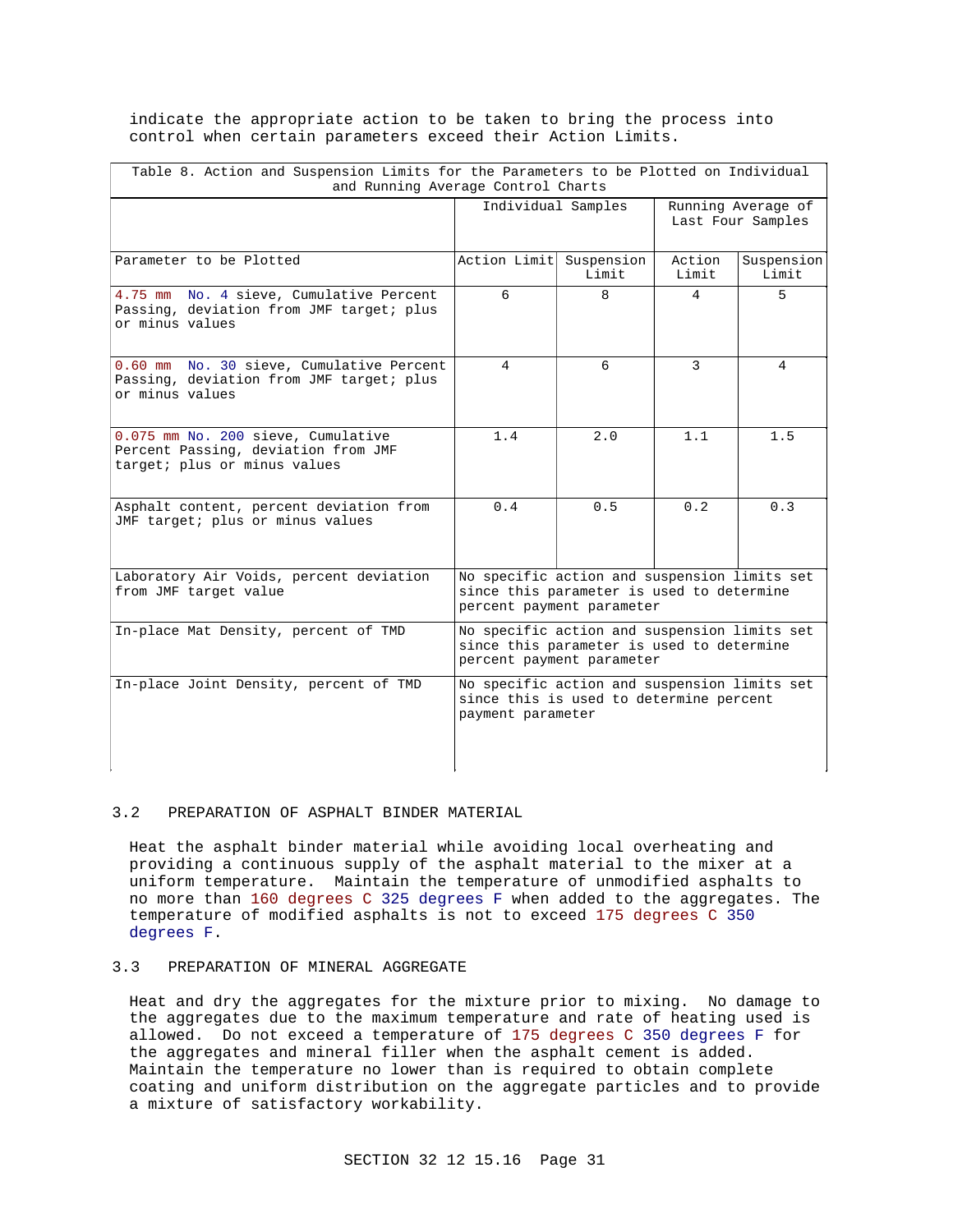### 3.4 PREPARATION OF STONE MATRIX ASPHALT MIXTURE

Weigh or meter the aggregates, stabilizer, and the asphalt binder and introduce into the mixer in the amount specified by the JMF. Limit the temperature of the SMA mixture to 175 degrees C 350 degrees F when the asphalt binder is added. Mix the combined materials until the aggregate and stabilizer obtain a thorough and uniform coating of asphalt binder (testing in accordance with ASTM D2489/D2489M may be required by the Government Engineer) and is thoroughly distributed throughout the mixture. The moisture content of all SMA mixture upon discharge from the plant is not to exceed 0.5 percent by total weight of mixture as measured by ASTM D1461 or AASHTO T 329.

# 3.5 PREPARATION OF THE UNDERLYING SURFACE

### **\*\*\*\*\*\*\*\*\*\*\*\*\*\*\*\*\*\*\*\*\*\*\*\*\*\*\*\*\*\*\*\*\*\*\*\*\*\*\*\*\*\*\*\*\*\*\*\*\*\*\*\*\*\*\*\*\*\*\*\*\*\*\*\*\*\*\*\*\*\*\*\*\*\***

**NOTE: A SMA is used as a wearing or surface course overlying a conventional hot-mixed asphalt (HMA). The existing HMA should be cleaned and tack-coated before placing the SMA. Tack coat materials and procedures will need to be addressed in the Contract documents. See Section 32 12 13 BITUMINOUS TACK AND PRIME COATS. \*\*\*\*\*\*\*\*\*\*\*\*\*\*\*\*\*\*\*\*\*\*\*\*\*\*\*\*\*\*\*\*\*\*\*\*\*\*\*\*\*\*\*\*\*\*\*\*\*\*\*\*\*\*\*\*\*\*\*\*\*\*\*\*\*\*\*\*\*\*\*\*\*\***

Clean the underlying course of dust and debris immediately before placing the SMA. Apply a tack coat in accordance with the Contract specifications.

# 3.6 TEST SECTION

Prior to full production, place a test section for each JMF used. Construct a test section of250 tons and two paver passes wide, placed in two lanes, with a longitudinal cold joint. Do not place the second lane of the test section until the temperature of pavement edge is less that 80 degrees C 175 degrees F. Construct the test section of the same depth as the course which it represents. Ensure the underlying grade or pavement structure upon which the test section is to be constructed is the same or very similar to the underlying layer for the project. Use the same equipment in construction of the test section as on the remainder of the course represented by the test section. Construct the test section as part of the project pavement if approved by the Government Engineer.

3.6.1 Sampling and Testing for Test Section

**\*\*\*\*\*\*\*\*\*\*\*\*\*\*\*\*\*\*\*\*\*\*\*\*\*\*\*\*\*\*\*\*\*\*\*\*\*\*\*\*\*\*\*\*\*\*\*\*\*\*\*\*\*\*\*\*\*\*\*\*\*\*\*\*\*\*\*\*\*\*\*\*\*\* NOTE: Table 9 applies only to the test section. The limits in Tables 7A, 7B, and 8, apply to a number of tests run from a lot. This is why the limits listed in Table 9 are different from those listed in Tables 7A, 7B, and 8. \*\*\*\*\*\*\*\*\*\*\*\*\*\*\*\*\*\*\*\*\*\*\*\*\*\*\*\*\*\*\*\*\*\*\*\*\*\*\*\*\*\*\*\*\*\*\*\*\*\*\*\*\*\*\*\*\*\*\*\*\*\*\*\*\*\*\*\*\*\*\*\*\*\***

Take one random sample at the plant, triplicate specimens compacted, and tested for density and laboratory air voids. Test a portion of the sample size for TMD, aggregate gradation and asphalt content. Test an additional portion of the sample to determine TSR. Adjust the compacted effort as required to provide TSR specimens with an air void content of 7 plus or minus 1 percent. Obtain four randomly selected cores from the finished pavement mat, and four from the longitudinal joint, and tested for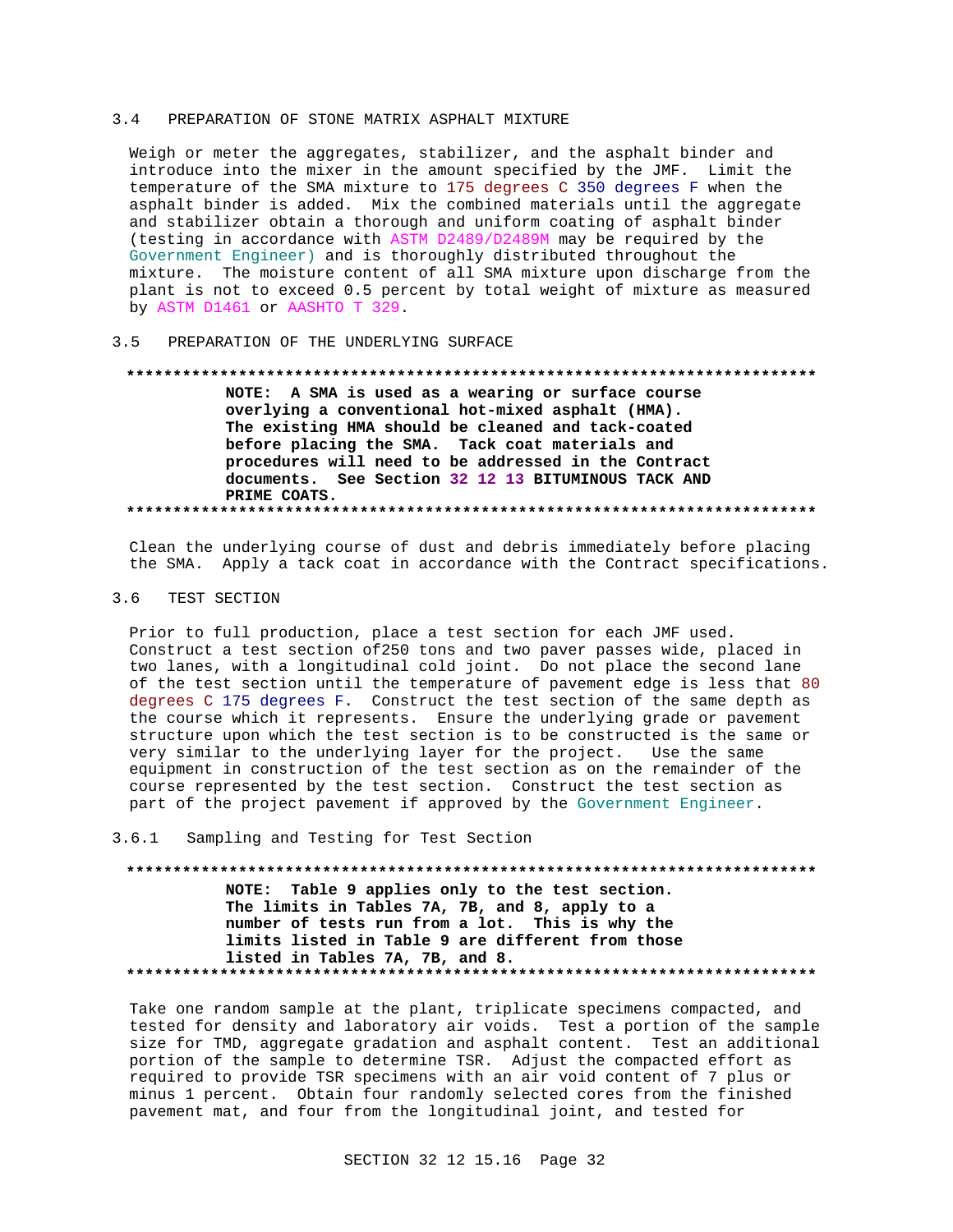density. Perform random sampling in accordance with procedures contained in ASTM D3665. Construction may continue provided the test results are within the tolerances or exceed the minimum values shown in Table 9. If all test results meet the specified requirements, the test section may remain as part of the project pavement. If test results exceed the tolerances shown, remove and replace the test section and construct another test section at no cost to the Government Owner.

| Table 9. Test Section Requirements for Material and Mixture Properties                 |                       |  |  |  |
|----------------------------------------------------------------------------------------|-----------------------|--|--|--|
| Property                                                                               | Specification Limit   |  |  |  |
| Aggregate Gradation-Percent Passing (Individual Test Result)                           |                       |  |  |  |
| 4.75 mm No. 4 and larger                                                               | JMF plus or minus 8.0 |  |  |  |
| 2.36, 1.18, 0.60, and 0.30 mm No. 8, No. 16, No. 30, and<br>No. 50                     | JMF plus or minus 6.0 |  |  |  |
| 0.15 and 0.075 mm No. 100 and No. 200                                                  | JMF plus or minus 2.0 |  |  |  |
| Asphalt Content, Percent (Individual Test Result)                                      | JMF plus or minus 0.5 |  |  |  |
| Laboratory Air Voids, Percent (Average of 3 specimens)                                 | JMF plus or minus 1.0 |  |  |  |
| VMA, Percent (Average of 3 specimens)                                                  | 17.0 minimum          |  |  |  |
| Tensile Strength Ratio (TSR) (At 7 percent plus or minus 1<br>percent air void content | 75 percent minimum    |  |  |  |
| Mat Density, Percent of Maximum Theoretical Density (Average<br>of 4 Random Cores)     | $92.0 - 96.0$         |  |  |  |
| Joint Density, Percent of TMD (Average of 4 Random Cores)                              | 90.5 minimum          |  |  |  |
|                                                                                        |                       |  |  |  |

# 3.6.2 Additional Test Sections

If the initial test section proves to be unacceptable, make the necessary adjustments to the JMF, plant operation, placing procedures, and rolling procedures before beginning construction of a second test section. Construct and evaluate additional test sections, as required, for conformance to the specifications. Full production paving is not allowed until an acceptable section has been constructed and accepted.

# 3.7 TESTING LABORATORY

# **\*\*\*\*\*\*\*\*\*\*\*\*\*\*\*\*\*\*\*\*\*\*\*\*\*\*\*\*\*\*\*\*\*\*\*\*\*\*\*\*\*\*\*\*\*\*\*\*\*\*\*\*\*\*\*\*\*\*\*\*\*\*\*\*\*\*\*\*\*\*\*\*\*\* NOTE: Include bracketed sentence for Corps-managed projects. \*\*\*\*\*\*\*\*\*\*\*\*\*\*\*\*\*\*\*\*\*\*\*\*\*\*\*\*\*\*\*\*\*\*\*\*\*\*\*\*\*\*\*\*\*\*\*\*\*\*\*\*\*\*\*\*\*\*\*\*\*\*\*\*\*\*\*\*\*\*\*\*\*\***

Laboratories used to develop the JMF, perform Contractor Quality Control testing, and Government Engineer quality assurance and acceptance testing are required to meet the requirements of ASTM D3666. Perform all required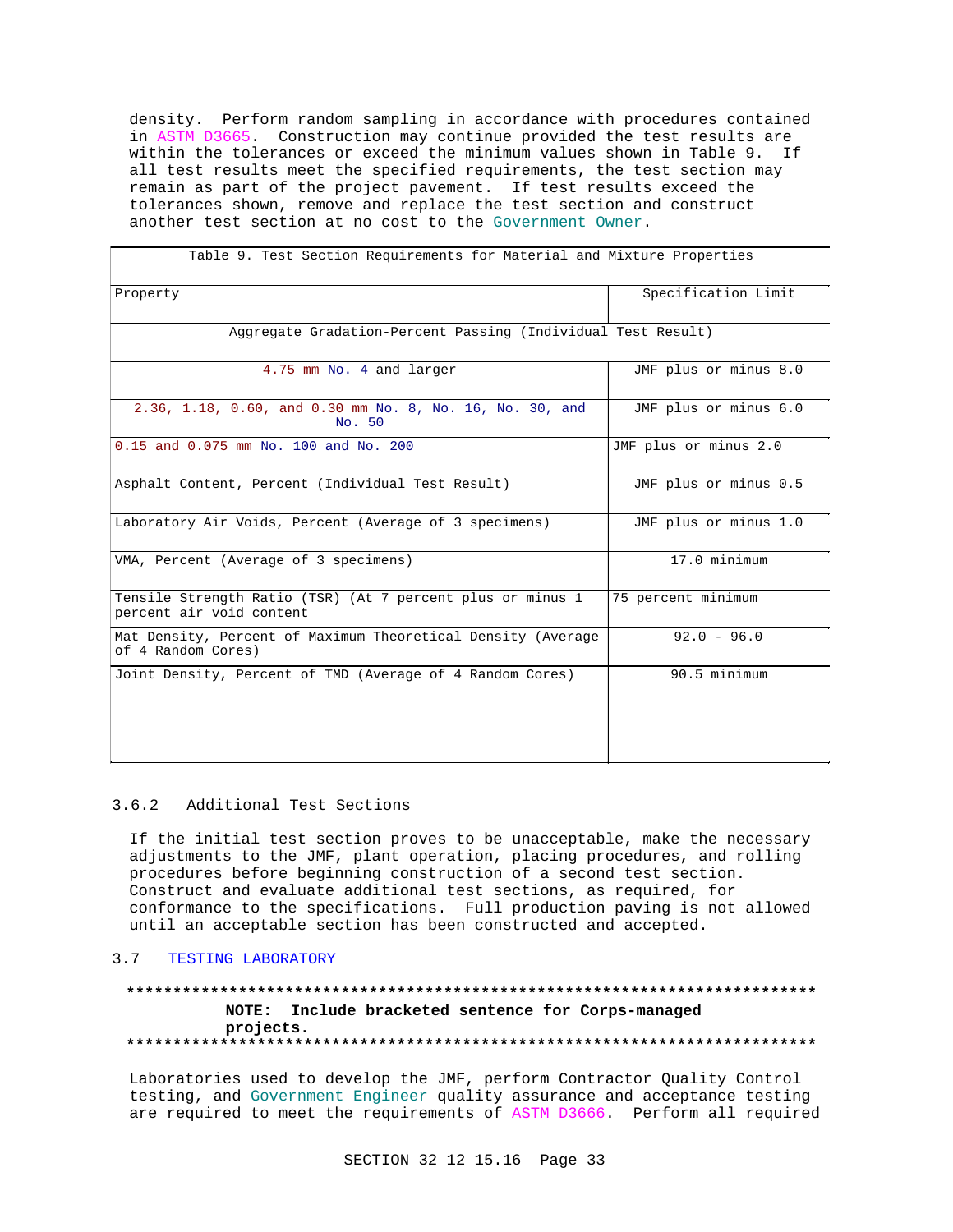test methods by an accredited laboratory. [The Government will inspect the laboratory equipment and test procedures prior to the start of SMA mixture operations for conformance with ASTM D3666. Maintain the validation for the duration of the project.] Submit a certification of compliance signed by the manager of the laboratory stating that it meets these requirements to the Government Engineer prior to the start of construction. At a minimum, include the following certifications:

- a. Qualifications of personnel; laboratory manager, supervising technician, and testing technicians.
- b. A listing of equipment to be used in developing the job mix.
- c. A copy of the laboratory's quality control system.
- d. Evidence of participation in the AASHTO Materials Reference Laboratory (AMRL) program.

# 3.8 TRANSPORTING AND PLACING

# 3.8.1 Transporting

Transport SMA mixture from the mixing plant to the site in clean, tight vehicles. Schedule deliveries so that placing and compacting of mixture is uniform with minimum stopping and starting of the paver. Provide adequate artificial lighting for night placements. Do not haul over freshly placed material until the material has been compacted as specified, and allowed to cool to 60 degrees C 140 degrees F.

# 3.8.2 Placing

Place the SMA mixture in lifts of adequate thickness and compacted at a temperature suitable for obtaining density, surface smoothness, and other specified requirements. Upon arrival, place the mixture to the full width by an asphalt paver; strike off to provide a uniform layer of such depth that, when the work is completed, the required thickness is obtained and the surface conforms to the grade and contour indicated. Do not broadcast waste mixture onto the mat or recycle into the paver hopper. Collect waste mixture and dispose of off site. Regulate the speed of the paver to eliminate pulling and tearing of the asphalt mat. Begin placement of the mixture along the centerline of a crowned section or on the high side of areas with a one-way slope. Place the mixture in consecutive adjacent strips having a minimum width of 3 m 10 feet. Offset the longitudinal joint of one course from the longitudinal joint in the course immediately below by at least 300 mm 1 foot; however, locate the joint in the surface course at the centerline of the pavement. Offset transverse joints in one course by at least 3 m 10 feet from transverse joints in the previous course. Offset transverse joints in adjacent lanes a minimum of 3 m 10 feet. On isolated areas where irregularities or unavoidable obstacles make the use of mechanical spreading and finishing equipment impractical, spreading and luting with hand tools is permitted.

# 3.9 COMPACTION OF MIXTURE

# 3.9.1 General

a. After placing, thoroughly and uniformly compact the SMA mixture by rolling. Compact the surface as soon as possible without causing displacement, cracking or shoving. Determine the sequence of rolling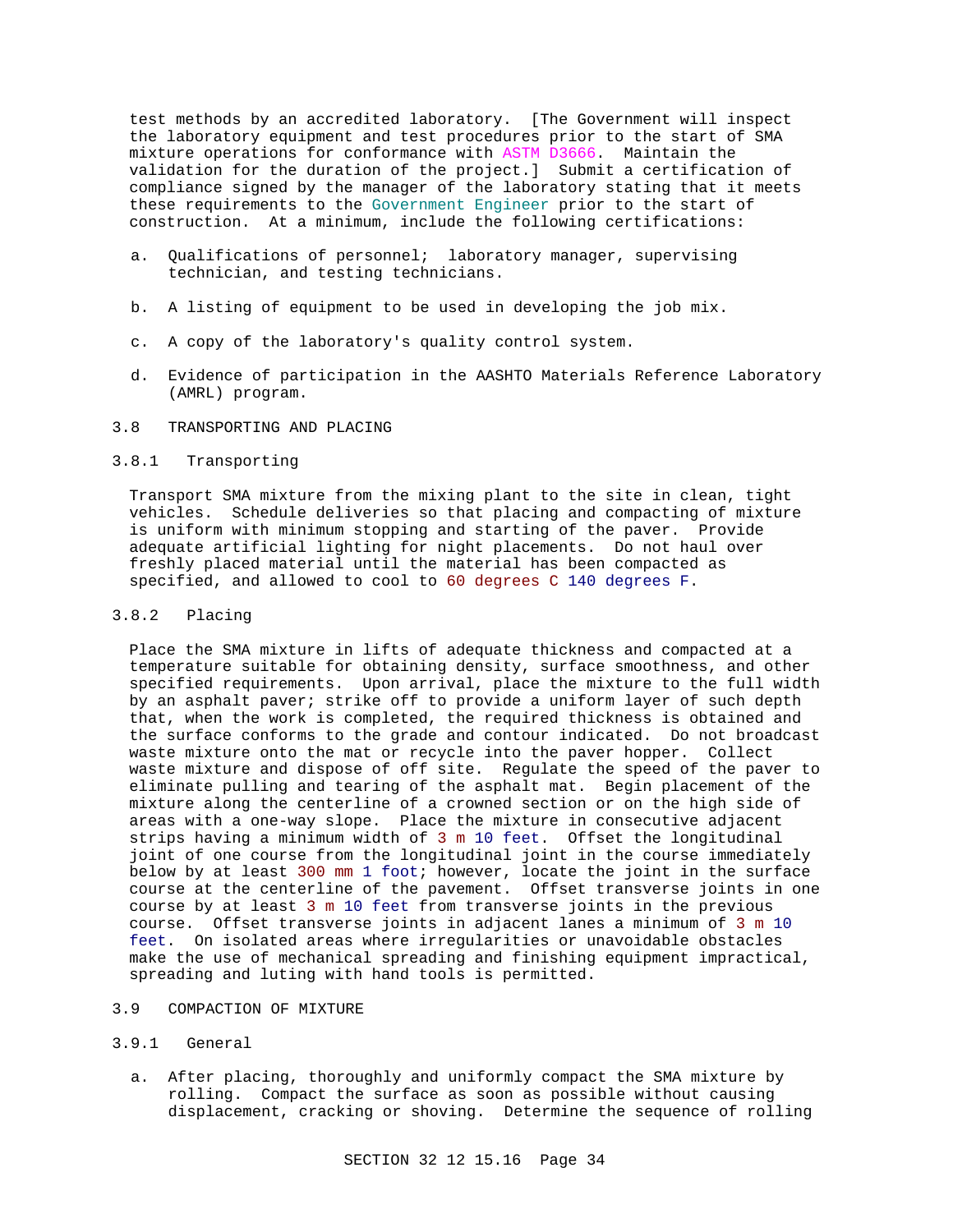operations and the type of rollers used, except as specified in paragraph SMA-PORTLAND CEMENT CONCRETE JOINTS and with the exception that application of more than three passes with a vibratory roller in the vibrating mode is prohibited. Maintain the speed of the roller, at all times, sufficiently slow to avoid displacement of the SMA mixture and be effective in compaction. Correct at once any displacement occurring as a result of reversing the direction of the roller, or from any other cause.

b. Furnish sufficient rollers to handle the output of the plant. Continue rolling until the surface is of uniform texture, true to grade and cross section, and the required field density is obtained. To prevent adhesion of the mixture to the roller, keep the wheels properly moistened, but excessive water is not permitted. In areas not accessible to the roller, thoroughly compact the mixture with hand tampers. Remove the full depth of any mixture that becomes loose and broken, mixed with dirt, contains check-cracking, or is in any way defective. Replace with fresh SMA mixture and immediately compact to conform to the surrounding area. Perform this work at no expense to the Government. Skin patching is not allowed.

# 3.9.2 Segregation

The Government Engineer can sample and test any material that looks deficient. When the in-place material appears to be segregated, the Government Engineer has the option to sample the material and have it tested and compared to the aggregate gradation, asphalt content, and in-place density requirements in Table 9. If the material fails to meet these specification requirements, remove and replace the extent of the segregated material the full depth of the layer of asphalt mixture at no additional cost to the Government Engineer. When segregation occurs in the mat, take appropriate action to correct the process so that additional segregation does not occur.

## 3.10 JOINTS

Construct joints to ensure a continuous bond between the courses and to obtain the required density. Provide all joints with the same texture as other sections of the course and meet the requirements for smoothness and grade.

# 3.10.1 Transverse Joints

Do not pass the roller over the unprotected end of the freshly laid mixture, except when necessary to form a transverse joint. When necessary to form a transverse joint, place a bulkhead or taper the course. Utilize a cutting wheel on the transverse joint full depth and width on a straight line to expose a vertical face prior to placing the adjacent lane. Cutting equipment that uses water as a cooling or cutting agent nor milling equipment is permitted. In both methods, provide a light tack coat of asphalt material before placing any fresh mixture against the joint.

# 3.10.2 Longitudinal Joints

Cut back longitudinal joints which are irregular, damaged, uncompacted, cold (less than 80 degrees C 175 degrees F at the time of placing the adjacent lane), or otherwise defective, a maximum of 75 mm 3 inches from the edge with a cutting wheel to expose a clean, sound vertical surface for the full depth of the course. Remove cutback material from the